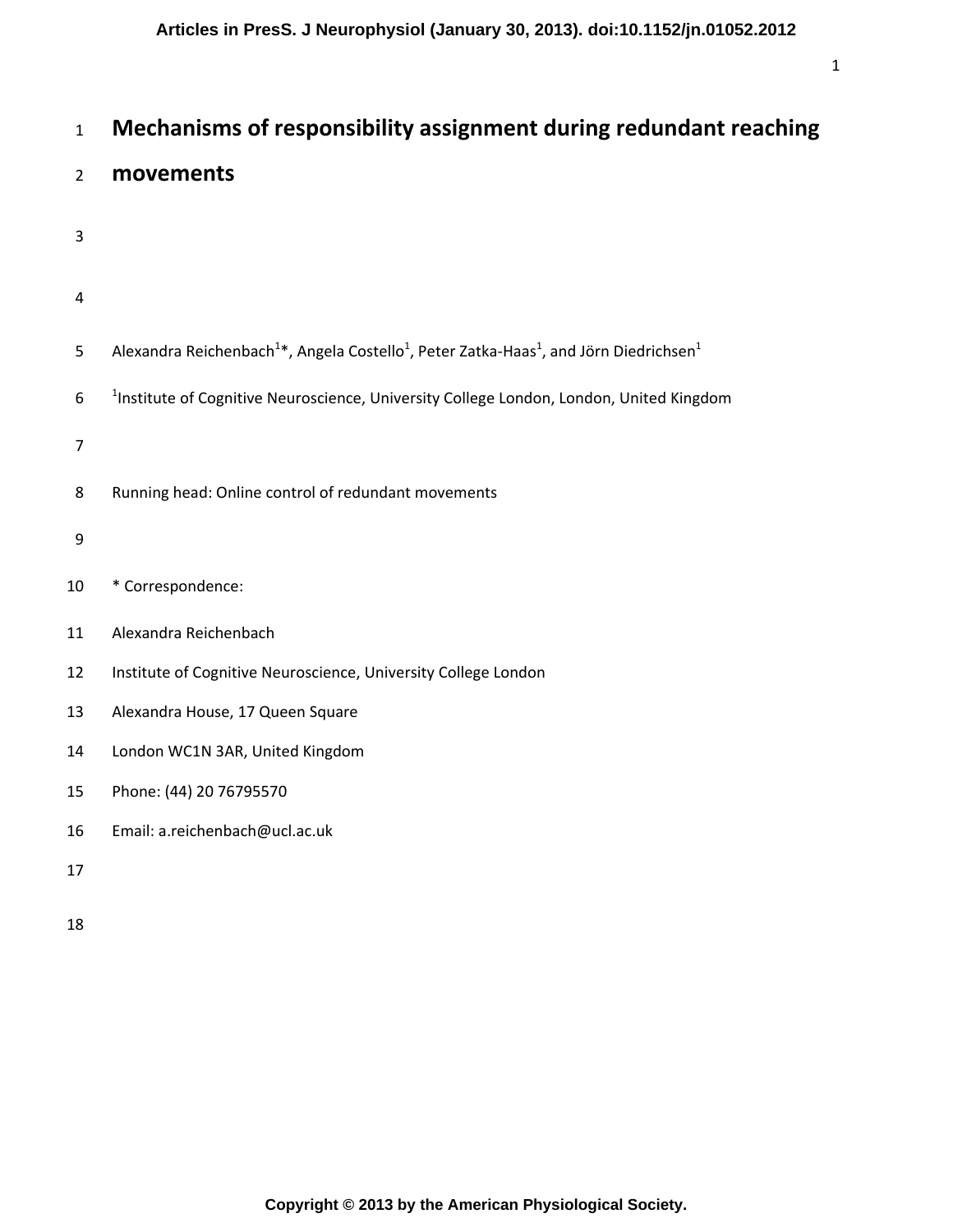# <sup>19</sup>**Abstract**

20 When the two hands act together to achieve a goal, the redundancy of the system makes it necessary to 21 distribute the responsibility for error corrections across the two hands. In an experiment in which 22 participants control a single cursor with the movements of both hands, we show that right-handed 23 individuals correct for movement errors more with their non-dominant left than with their right hand, 24 even though the dominant right hand corrects the same errors more quickly and efficiently when each 25 hand acts in isolation. By measuring the responses to rapid cursor and target displacements using force 26 channels, we demonstrate that this shift is due to a modulation of the feedback gains of each hand, 27 rather than to a shift in the onset of the corrective response. We also show that the shift towards left-28 hand corrections is more pronounced for errors which lead to adaptation (cursor displacements) than 29 for perturbations which do not (target displacements). This finding provides some support for the idea 30 that motor system assigns the correction to the most likely source of the error to induce learning and to 31 optimize future performance. Finally, we find that the relative strength of the feedback corrections in 32 the redundant task correlates positively with those found for the non-redundant tasks. Thus, the 33 process of responsibility assignment modulates the processes that normally determine the gains of 34 feedback correction, rather than completely overwriting them.

35

36

# 37 Keywords

38 Reaching movements, redundancy, online corrections, visual perturbations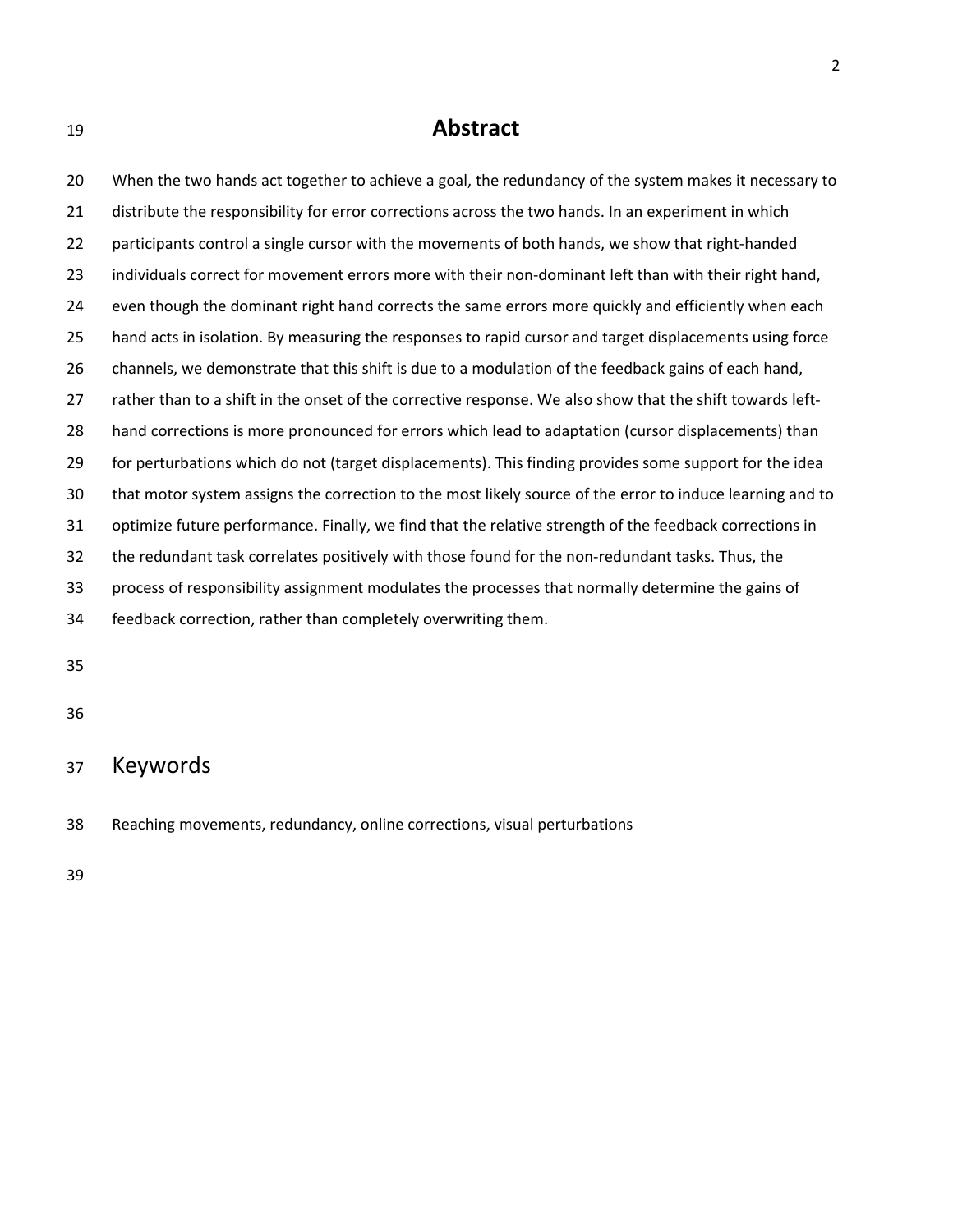## 40 **Introduction**

41 Human movements often involve a number of effectors or joints. When reaching for an object, we 42 normally use a combination of trunk, shoulder, elbow, wrist, and finger movements to efficiently 43 achieve our goal (Bernstein 1967; Diedrichsen et al. 2010). Indeed, one may argue that reaching 44 movements that are limited to shoulder and elbow joints, are only found in the laboratory setting, 45 where additional degrees of freedom are constrained to allow for a simplified kinematics and dynamic 46 analysis (Bhushan and Shadmehr 1999). In natural, free movements, most goal positions can be 47 achieved using a range of different joint combinations (Cirstea and Levin 2000). Given this natural 48 redundancy, motor commands have to be distributed across effectors. Furthermore, errors that occur 49 during the movement in one joint can be compensated for by adjustments in a combination of other 50 joints (Kurtzer et al. 2008). Thus, the motor system also needs to distribute responsibility for correcting 51 movement errors across the involved effectors.

52 How does the motor system solve this problem? One possibility is that the motor system 53 distributes the correction in such a way that it optimizes the performance for the *current* movement. 54 This can be achieved by using a control policy (Todorov and Jordan 2002) that minimizes the influence of 55 signal-dependent noise and the overall effort (Harris and Wolpert 1998; O'Sullivan et al. 2009). This 56 leads to solutions in which the faster and more accurate effectors contribute more to the correction 57 than the slower and less accurate ones. Alternatively, the motor system may assign the error to the 58 joints according to their probability of having caused the error, thereby adapting the presumably 59 maladapted joints and improving *future* performance of the whole system. This solution would require a 60 dedicated mechanism that assigns the error across effectors.

61 White & Diedrichsen (2010) studied the process of responsibility assignment using a bi-manual 62 reaching task. In the redundant version, participants had to hit one target with a single cursor, which 63 was displayed at the spatial midpoint between both hands. In this condition, a deviation of the cursor 64 from its desired path could have been caused by either the left or the right hand, or any combination of 65 the two. Accordingly, any combination of left or right hand movements could also correct for the error. 66 In this redundant situation, the motor system has to assign the responsibility to correct for the error to 67 the involved effectors. In the non-redundant version of the task, each hand moved independently to a 68 separate target. Errors therefore had to be corrected with the hand that encountered the error. In the 69 latter condition, corrections with the dominant right hand were faster and more precise (Elliott et al.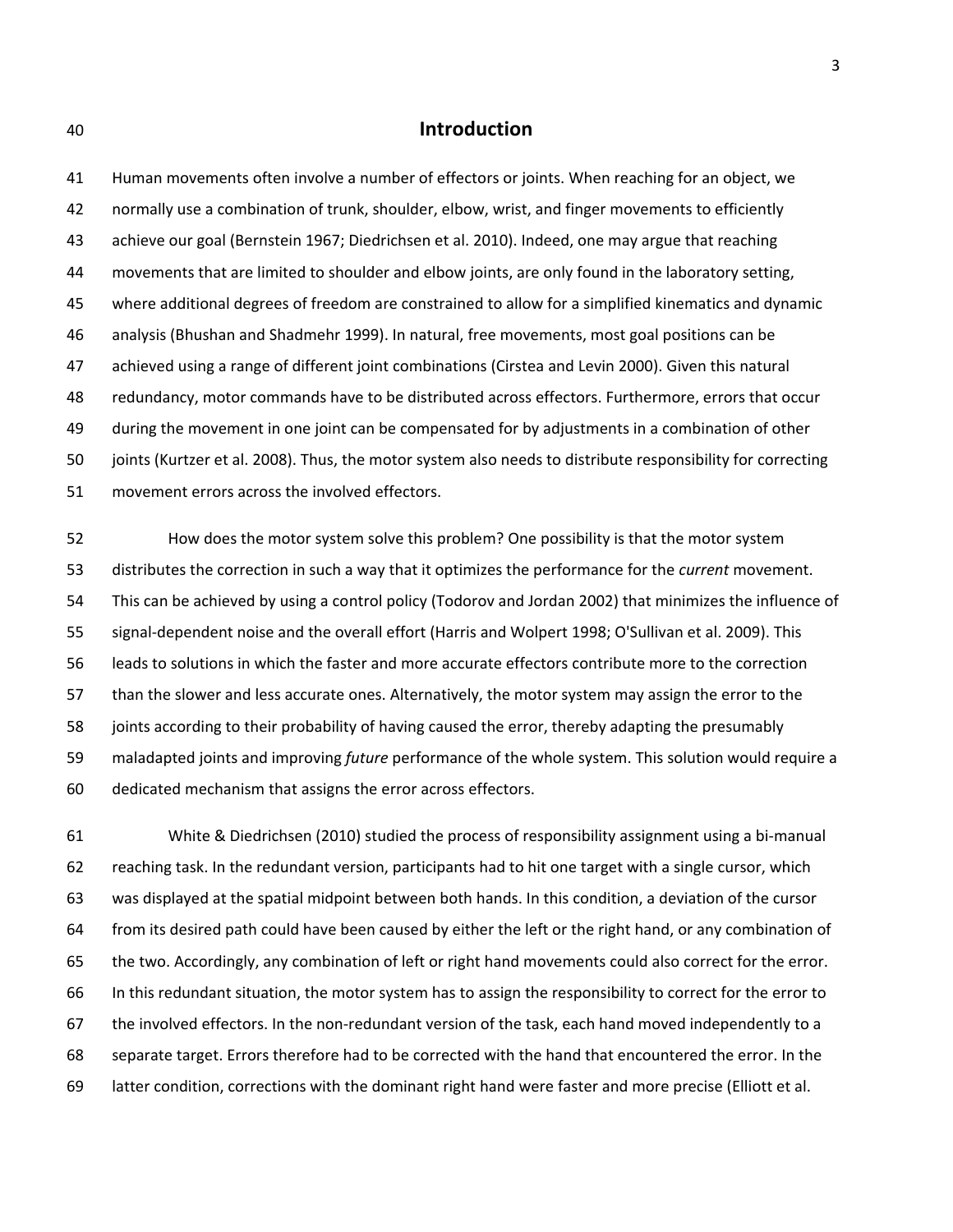70 1999; Mieschke et al. 2001; Todor and Cisneros 1985). However, in the redundant task, right-handed 71 participants corrected for visually induced errors (cursor rotations) more with their non-dominant, left 72 hand. This suggests that the motor system assigned a larger portion of the correction to the hand that 73 more likely caused the error (the noisier left hand). This would have the advantage that the adaptive 74 change predominantly occurs in the appropriate effector. In favor of this interpretation, the authors 75 found a clear correlation between the distribution of corrections and the distribution of adaptive 76 changes on the next trial. In the present study, we now address three important questions about the 77 mechanism that underlies the assignment of responsibility for error corrections during redundant 78 movements.

79 First, we ask whether the process of responsibility assignment acts by modulating the time that 80 each effector needs to respond to the error, or whether it changes the feedback control gains, i.e. the 81 strength of the correction. While both would lead to a shift in the distribution of the overall correction in 82 the end of the movement, they would imply different neural mechanisms. The gradual nature of the 83 visual perturbation (cursor rotation) used by White & Diedrichsen (2010) does not allow 84 disentanglement of the temporal onset of a correction from its gain. In the present experiment, we 85 therefore displaced the visual cursors laterally at a specific time point during the first half of the 86 movement (Franklin and Wolpert 2008; Sarlegna et al. 2003; Sarlegna et al. 2004). To further improve 87 the measurements of the early corrective movement, we used "force channel" trials (Smith et al. 2006), 88 in which the reaching hands were constrained on a straight path to their respective targets. The onset 89 time and strength of the corrective action could therefore be determined from the force participants 90 exerted against the wall of the channel (Franklin and Wolpert 2008).

91 The hypothesis that the error is assigned to the most likely cause of the error (the non-dominant 92 hand) raises a second question. This assignment strategy certainly only makes sense for errors that may 93 be caused by internal noise or mis-calibration of the visuomotor system, and therefore actually require 94 learning (Diedrichsen et al. 2005). By contrast, one would expect that any error that does not require an 95 adaptive change should simply be corrected in the most effective manner, i.e. predominantly with the 96 dominant hand. White & Diedrichsen (2010) compared visual rotations of the cursors, i.e. internally 97 attributed errors that lead to strong adaptation responses, to displacements of the visual target 98 (Goodale et al. 1986; Prablanc and Martin 1992), i.e. externally attributed errors that do not lead to 99 visuomotor adaptation. While they found no difference in responsibility assignment in these two cases, 100 the finding is tempered by the fact that the cursor rotations and target displacements differed in their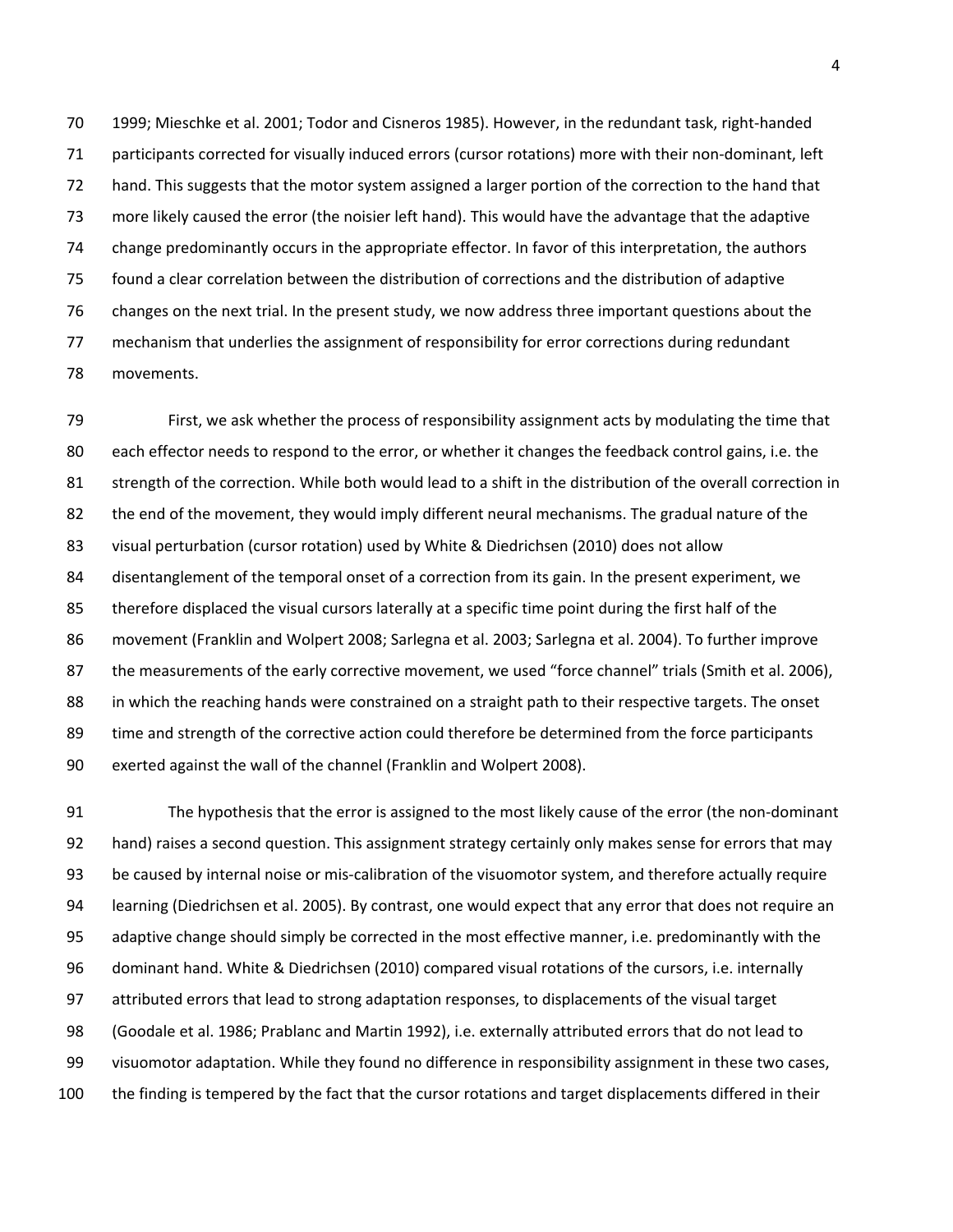101 temporal dynamics (gradual vs. abrupt). Here, we reinvestigate this question using abrupt lateral 102 displacements of the visual cursor instead of cursor rotations. This allowed us to directly compare 103 corrective movements in response to these two types of errors, because both perturbations had 104 precisely defined temporal onsets, comparable time courses, and the same magnitude.

105 Finally, we asked how responsibility assignment in redundant tasks interacts with the 106 mechanism that determines the feedback gains in non-redundant tasks. One possibility is that the 107 principles that determine the responsibility assignment in the redundant case are separate from the 108 principles that determine the feedback gains for both hands in the non-redundant tasks. This hypothesis 109 predicts that the bimanual correction asymmetry in the redundant task is either not correlated with the 110 correction asymmetry in the non-redundant task, or negatively correlated. The latter case would arise if 111 high variability in the left hand would lead to lower feedback gains in the non-redundant task (Todorov 112 2005), but also to higher gains in the redundant task, as the left hand becomes the more likely cause of 113 the error. Alternatively, the process of responsibility assignment may add to the existing underlying 114 feedback gains for the left and right hand. It would therefore reflect a compromise between optimizing 115 the performance on the current trial, and assigning the correction to the most likely cause of the error. 116 This hypothesis predicts that the correction asymmetries in the redundant and non-redundant tasks 117 correlate positively across participants.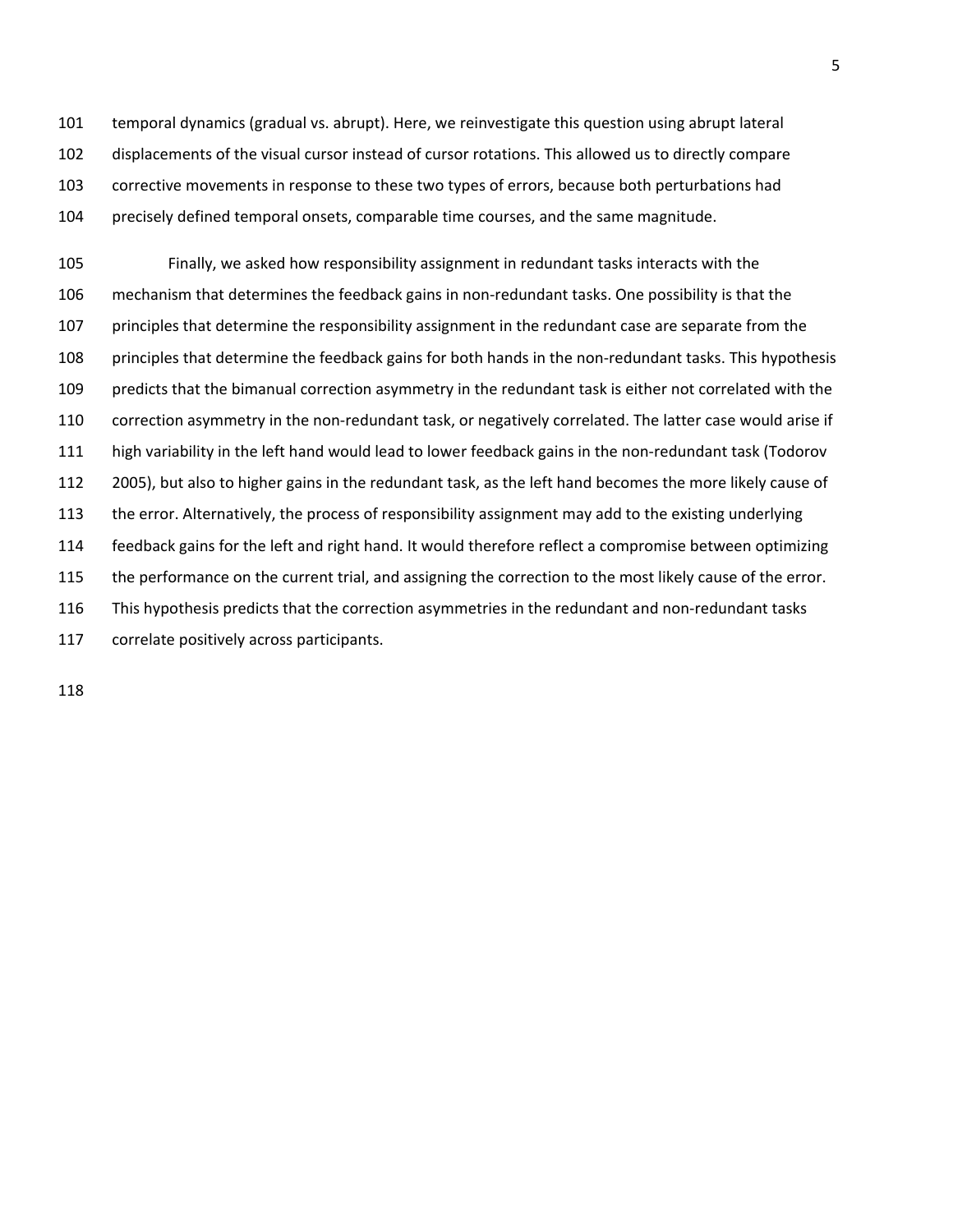# 119 **Material and Methods**

#### 120 *Participants*

121 Thirty-one neurologically healthy right-handed volunteers (experimental group 1: 19 participants, 20-36 122 years, 7 female; experimental group 2: 12 participants, 20-28 years, 6 female) were recruited from an 123 internal experiment database. All participants provided written informed consent prior to testing and 124 were paid as compensation for their time expense. They were naïve to the purpose of the experiment 125 and debriefed after the experimental sessions. The research ethics committee of University College 126 London (United Kingdom) approved all experimental and consenting procedures.

#### 127 *Apparatus & Stimuli*

128 Participants were seated comfortably in front of a virtual environment setup, leaning slightly forward 129 with their forehead supported by a forehead rest. They made 15cm reaching movements away from 130 their body while holding onto a robotic manipulandum (update rate 1kHz, recording of position and 131 force data at 200Hz) with each hand. Movements were performed involving shoulder, elbow, and wrist 132 movements in the horizontal plane at chest height. A mirror that was mounted horizontally above the 133 manipulanda prevented direct vision of the hands, but allowed participants to view a visual scene on an 134 LCD monitor (update rate 60Hz). The visual display was arranged such that stimuli appeared to be 135 exactly in the depth-plane on which the hands moved. The movements were instructed using starting 136 boxes (unfilled white squares, 0.5cm size, 6cm to the left and right from body midline) and target 137 box(es) (unfilled white squares, 1cm size). Fixation had to be maintained on a white fixation cross 138 (0.5cm), which was located in between the target boxes. The hand positions were represented by 139 unfilled white circles (cursors, 0.3cm diameter) located vertically above the real positions of the hands. 140 All visual stimuli were displayed with a time delay of  $68\pm5$  ms.

### 141 *Visual perturbations*

142 We applied two types of visual perturbation during uni-manual and bi-manual reaching movements. The 143 perturbations occurred once the average position of the two hands had moved 15% of the forward 144 distance to the target(s). One perturbation type consisted of a 2.5cm displacement of the visual cursor 145 in lateral direction (defined as the x-direction) either to the left or to the right (cursor displacement, CD). 146 The other perturbation type consisted of a 2.5cm displacement of the visual target in the lateral 147 direction either to the left or to the right (target displacement, TD). The necessary correction magnitude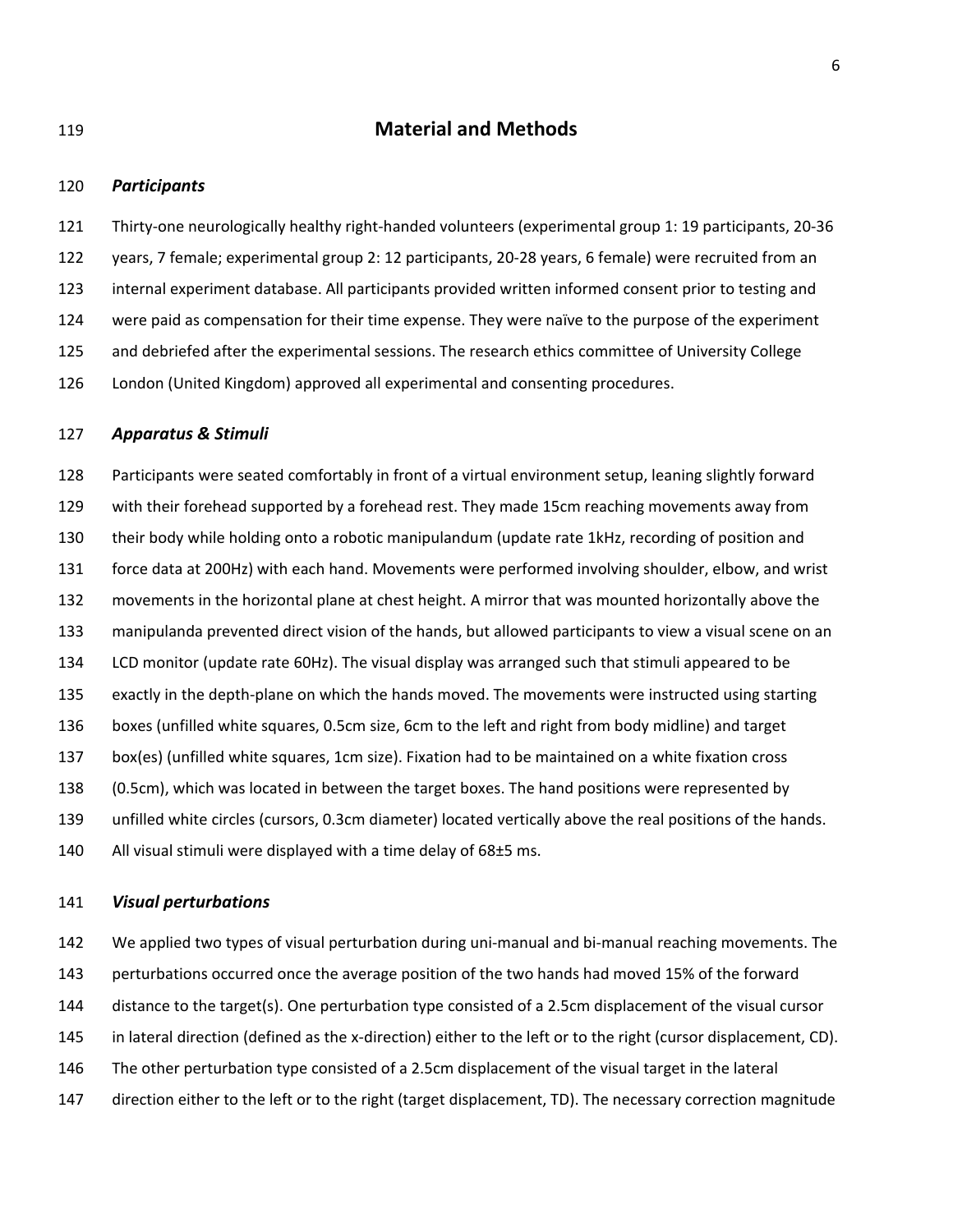- 148 for both perturbation types was equal since task success was defined in visual space. Only the direction
- 149 of correction was opposite, i.e. a target displacement to the right caused a corrective response to the
- 150 right while a cursor displacement to the right caused a corrective response to the left, and vice versa.
- 151 Both perturbations could easily be detected and participants were informed about their occurrence
- 152 before the experiment started.

#### 153 *Reaching conditions*

154 We used two non-redundant conditions ("uni-manual" and "two-cursor") and one redundant condition 155 ("one-cursor"). The reaching conditions were blocked, and participants were informed before each block 156 which kind of reaching movements they were supposed to perform.

157 Uni-manual (UM): Non-redundant uni-manual reaching movements were executed with either the left 158 or right hand to a single target, while the other hand was static at its starting position. The target was 159 located 15cm directly ahead of the starting position of the respective hand. Either the target or the 160 cursor could be displaced to the left or to the right. Only participants from experimental group 1 were 161 tested on this condition, because we did not expect further insights from testing more participants on 162 this condition.

163 Two-cursor (TC): Participants executed bi-manual reaching movements, where each hand was 164 associated with its own cursor, yielding non-redundant movements. The cursors were located above 165 each hand, and each cursor had to reach its own target, which was located 15cm directly ahead of the 166 respective starting positions. Both the left and right cursor or target could be displaced in independent 167 directions (but at the same time), yielding 3 perturbation conditions: (a) a *single perturbation* was 168 applied either to the left or right hand; (b) *symmetric perturbations* occurred, such that both hands had 169 to respond with inward- or outward corrections (only experimental group 1); (c) *asymmetric*  170 *perturbations*, such that both hands had to respond with leftward or rightward corrections. Only one 171 type of perturbation (cursor or target) occurred within one trial. Because we did not find any significant 172 differences between perturbation conditions, we averaged the results of all two-cursor conditions, 173 analyzing the behavior of each hand relative to its own perturbation only.

174 One-cursor (OC): Redundant bi-manual reaching with a single cursor presented on the screen, which 175 was located at the midpoint between the physical positions of both hands. Therefore, each hand 176 contributed to half of the cursor motion. The goal of the movement was a single target located at body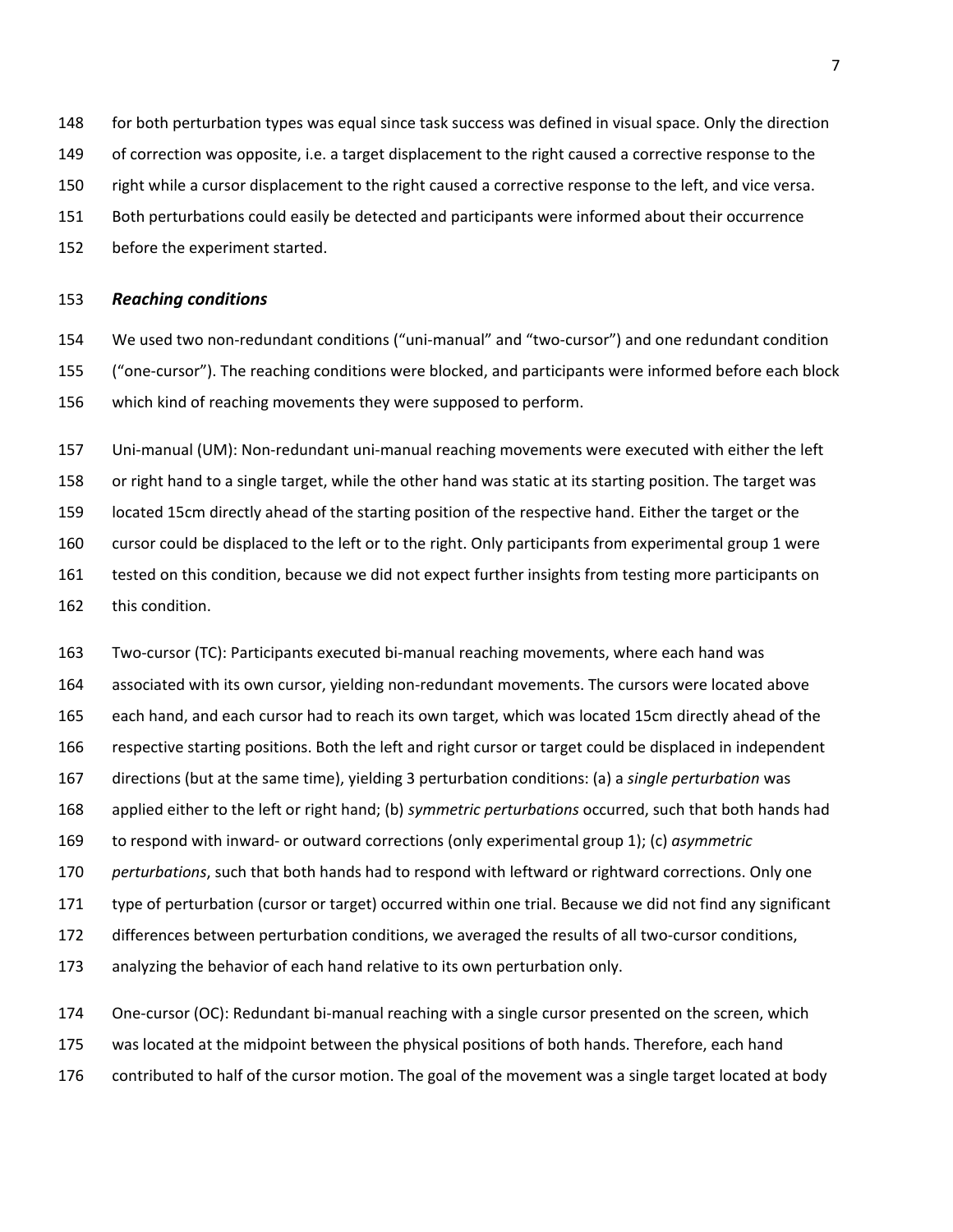177 midline, 15cm ahead of the starting positions. As in the other conditions, either the target or cursor was 178 displaced laterally.

#### 179 *Trial procedure*

180 Participants started a trial by moving the cursors into the starting boxes while keeping their eyes on the 181 fixation cross. After 800ms, the target box(es) appeared 15cm straight above the starting boxes, to 182 which participants were instructed to make fast and accurate reaching movements. In the one-cursor 183 condition, the two cursors disappeared upon target appearance and a single cursor was displayed at the 184 spatial midpoint between the two hands. The trial ended when the hand velocity remained below 3.5 185 cm/s for 40ms. A trial was considered valid when reaching time was shorter than 800ms and maximum 186 velocity ranged between 50 and 80 cm/s. Valid trials with endpoint accuracy of at least 7mm 187 contributed a single point each for the overall score and were rewarded with a visual target "explosion" 188 and a pleasant tone. A running score was continuously displayed above the targets. Feedback about 189 invalid trials, successful reaches, and increase in score was given via a color scheme at the end of each 190 trial. Participants were encouraged to use this visual feedback to adjust their movements on the 191 following trials if necessary.

192 In half of the trials, a "force channel" restricted the movements for a sensitive read-out of the feedback 193 responses (Franklin and Wolpert 2008; Smith et al. 2006). Force data obtained with this method is more 194 sensitive to the detection of responses to perturbations than position data from free reaching trials. The 195 sensitivity is in the same range as velocity data with having the advantage that the force is measured 196 directly and does not have to be derived, thus no additional noise is introduced. The force channel was 197 implemented with a spring-like force of 7000 N/m applied in lateral direction, which guided the hands 198 on a straight path to the targets. In these trials, the cursor or target displacements were reversed 250ms 199 after the initial displacement in order to enable task success. In the other half of the trials, the target 200 and cursor displacement remained, such that the participants needed to correct for the perturbations.

#### 201 *Session procedure*

202 An experimental session started with training blocks of all experimental conditions, but without force 203 channel trials in order to keep the decrease in force responses as low as possible throughout the 204 experiment (Franklin and Wolpert 2008). Training continued until at least 75% of trials produced by the 205 participant were valid. The participants of experimental group 1 were tested for all reaching conditions 206 in a blocked design with block order counterbalanced across participants. The one-cursor and both uni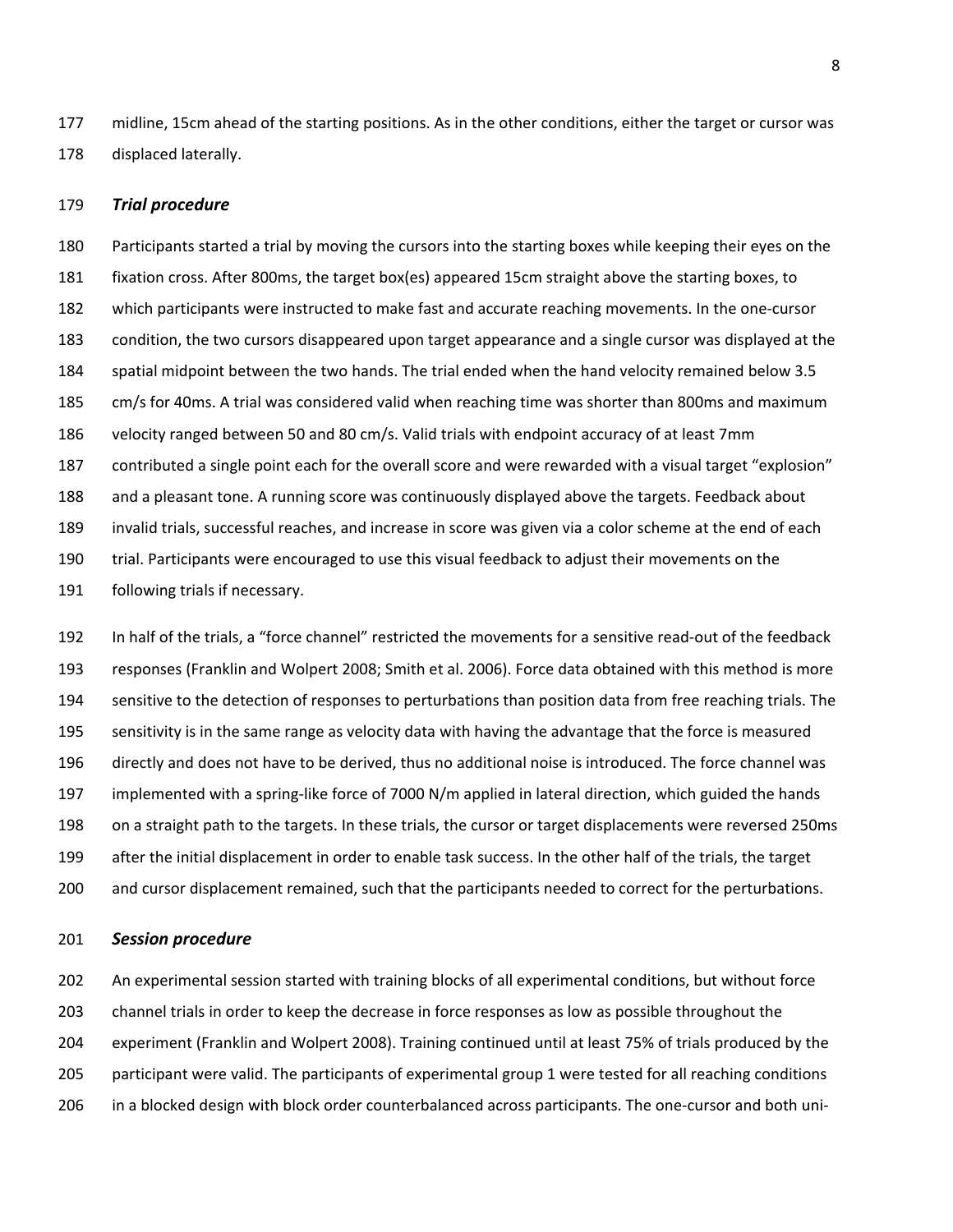207 manual conditions were each tested in two blocks of fully randomized 48 trials each. Each block 208 contained 4 repetitions of the full permutation of all factors perturbation type (CD/TD/no perturbation) 209 x displacement (left/right) x force channel (yes/no). All two-cursor conditions were intermixed in six 210 two-cursor blocks, comprising 1/9 unperturbed trials, 2/9 two-cursor symmetric and asymmetric trials 211 each, and 4/9 single perturbation trials permuted with displacement (left/right) and force channel 212 (yes/no). Each of these blocks contained 48 fully randomized trials, leading to overall 8 repetitions per 213 condition. Participants were informed before each block whether the next block was uni-manual, one-214 cursor, or two-cursor. Participants of experimental group 2 were only tested for the one-cursor, two-215 cursor asymmetric, and two-cursor single conditions. Each of the 4 test blocks contained 80 trials, also 216 resulting in 8 repetitions per condition with an equivalent ratio of trial types as experiment 1. Within 217 each block, 24 one-cursor and 56 two-cursor trials were blocked with the order between these two 218 conditions counterbalanced across participants. Within the one-cursor and two-cursor sub blocks, the 219 order across trials was fully randomized.

#### 220 *Data analysis*

221 Invalid trials (6%) were excluded from further analysis, as they did not meet the movement time (< 222 800ms) or speed (50-80 cm/s) criteria. For each condition and participant, we could average over 6 to 8 223 repetitions. Movement start and end time-points were defined as the velocity exceeding or falling below 224 2.5 cm/s for at least 40ms. All position and force traces were aligned temporally to the onset of the 225 visual perturbations, or the point in time when the perturbation would have occurred for unperturbed 226 trials. For all analyses, we took the display time delay ( $68±5$  ms) into account.

227 To assess the size of the corrective responses, we measured the lateral forces exerted into channels 228 (perpendicular to the reaching direction, Fig. 1). A measure of correction strength for each hand was 229 obtained by taking the difference between the force correcting for leftward displacements and the force 230 correcting for rightward displacements. This subtraction automatically removed any constant forces in 231 the channel that were caused by the biomechanical properties of the arm and robot. To obtain a time-232 averaged single measure for each hand and correction type, we averaged the force difference in the 233 time interval from 180 to 330 ms after perturbation onset (*CorrectionStrength*). Additionally, we 234 calculated the size of the final correction on trials without force channels. For this measure, we also 235 used only the component in the direction of the perturbation: the correction in lateral direction at the 236 end of the movement. Here, we averaged over leftward and rightward corrections of the same hand, in 237 each case coding the expected response as a positive value. Thus, a correction with an extent of 25mm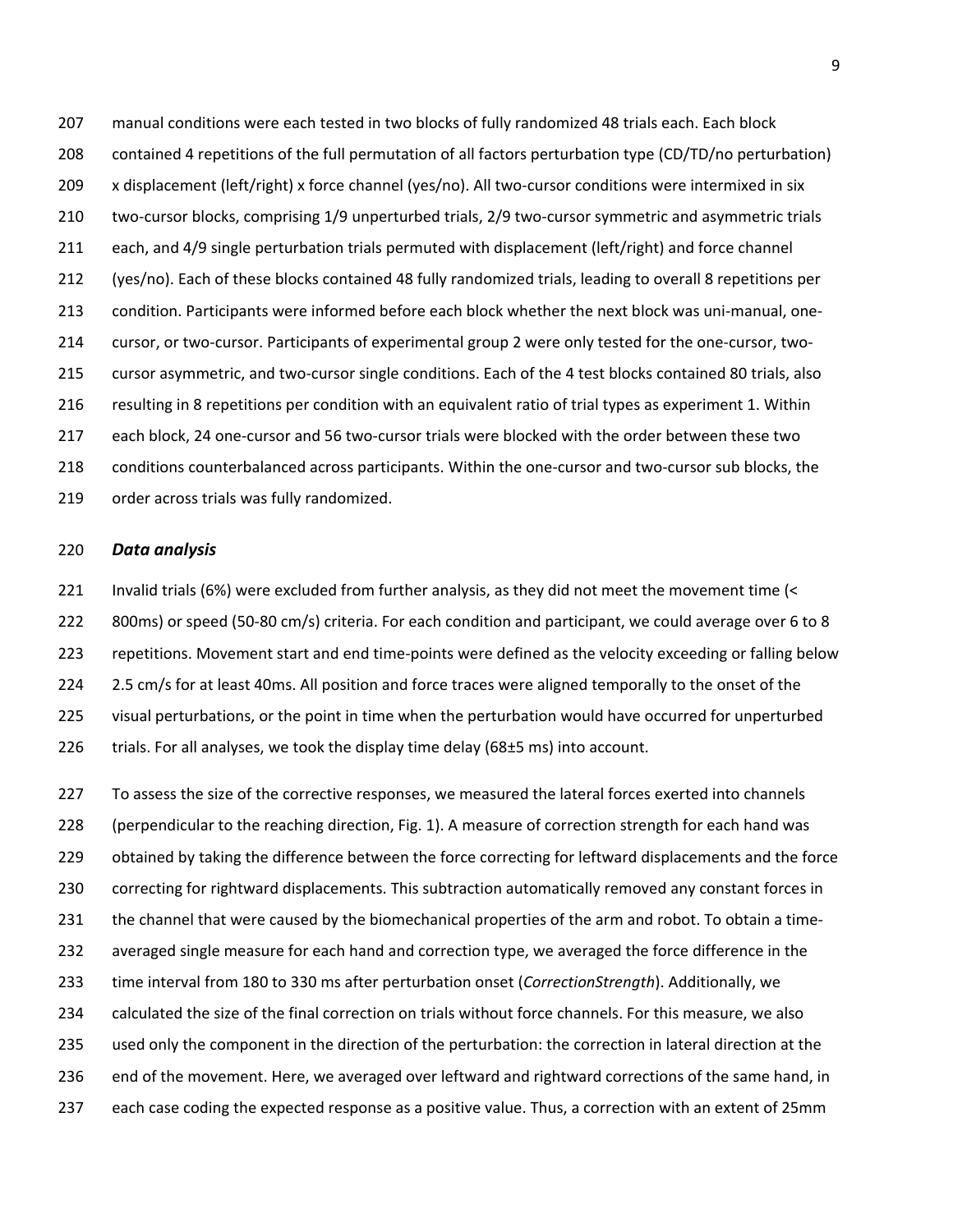238 constitutes a full correction for the perturbation. The onset time of the corrective movement was

239 assessed using only the force channel trials, as this data provides the most time sensitive information

240 about corrections. For each subject and condition, we applied t-tests between the force traces of all

241 leftward and rightward corrections until at least 4 consecutive tests revealed differences on a

242 significance level of  $p < .05$ . The time stamp of the first of those 4 consecutive tests was taken as onset

243 time.

244 As the interest of this study focused on the differences between redundant and non-redundant

245 movements, the main comparisons are between the one-cursor and two-cursor conditions. Whenever

246 the goal of the analysis was to confirm hypotheses based on the results of previous studies, we

247 computed one-sided t-tests according to these hypotheses. For demonstrating novel effects or

248 interactions, we computed two-sided t-tests or repeated measures ANOVAs. Corrections for multiple

249 comparisons were performed using Bonferroni corrections where necessary. *P* values smaller than .05

250 are reported as significant. All values reported are mean values across participants with their respective

251 standard deviations unless stated otherwise.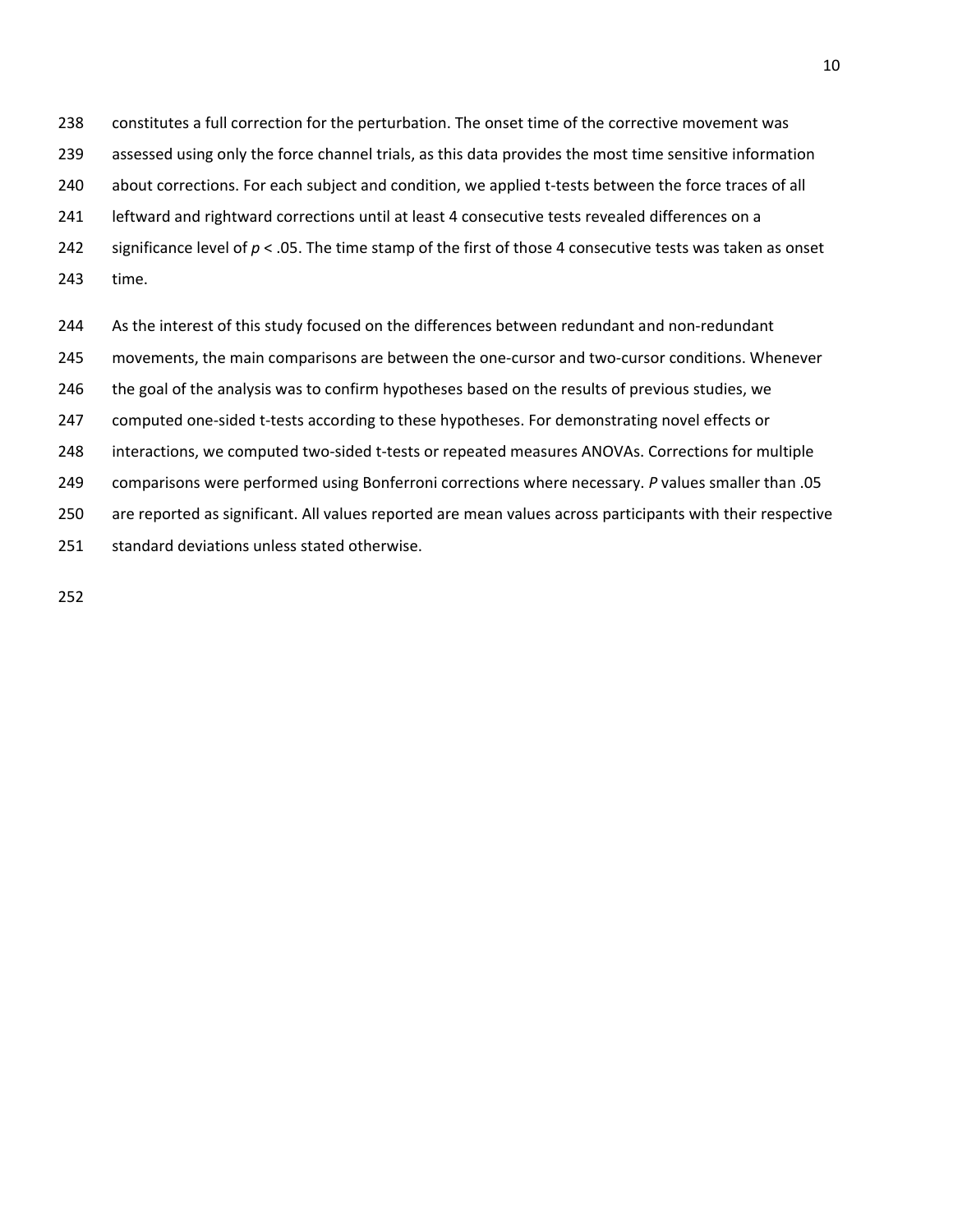## 253 **Results**

## 254 *Errors in the redundant task are mostly assigned to the left hand.*

255 All participants showed fast movement corrections that specifically counteracted the displacement of 256 cursor or target: When a cursor was displaced to the right, the hand(s) responsible for the cursor's 257 movement pressed leftwards into the channel. By contrast, when a target was displaced to the right, the 258 hand(s) controlling the cursor to that target pressed rightward into the channel. Figure 1 illustrates the 259 difference in force between leftwards and rightward displacements, in such a way that positive values 260 indicate a corrective response in the expected direction. In all conditions, the feedback correction began 261 around 200ms after the visual perturbation.

## 262 *<insert figure 1 about here>*

263 The amplitude of the corrective response, however, varied substantially between hands and conditions.

264 For the non-redundant reaching conditions (two-cursor and uni-manual), the forces were usually higher

265 for the right hand. To quantify this observation, we averaged the force difference between

266 displacements to the left and right over the time interval from 180 to 330 ms after the visual

267 perturbation (*CorrectionStrength*). We then used the difference in strength between the hands (right

268 hand *CorrectionStrength* subtracted from left hand *CorrectionStrength*) as our measure of hand

269 asymmetry (Fig 2).

270 *<insert figure 2 about here>* 

- 271 In non-redundant conditions, the right hand exerted larger forces than the left hand. These differences
- 272 were significant for both cursor displacement conditions (TC:  $t_{30}$  = 2.65,  $p < .01$ ; UM:  $t_{18}$  = 2.55,  $p = .01$ ).

273 For target displacements, the measured left-right hand differences were smaller and did not differ

274 significantly from symmetry (TC:  $t_{30}$  = 1.27,  $p$  = .10; UM:  $t_{18}$  = 1.04,  $p$  = .16). Overall, however, these

- 275 results demonstrate that the feedback gains in non-redundant reaching are higher for the right than for 276 the left hand.
- 277 In contrast, for the redundant one-cursor task, the left hand pushed stronger in the force channel than
- 278 the right hand (Fig 1). The between-hand difference was significant for cursor ( $t_{30}$  = 2.84,  $p$  < .01), as well
- 279 as for target ( $t_{30}$  = 2.30,  $p$  < .05) displacements. Importantly, a direct comparison of the asymmetry
- 280 scores confirmed that participants indeed switched from stronger right-hand feedback gains for the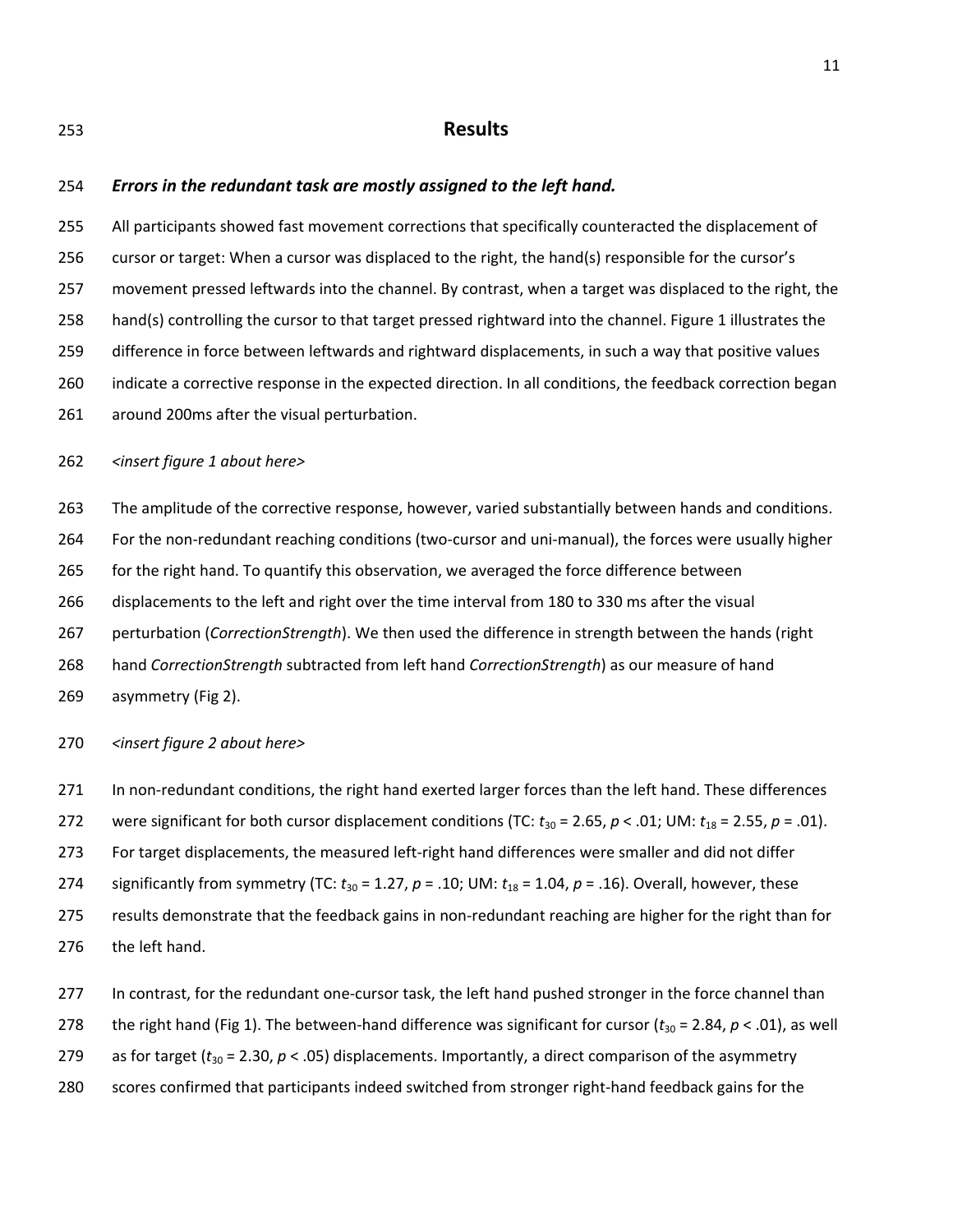281 non-redundant condition to stronger left-hand feedback gains for the redundant condition (cursor 282 displacement:  $t_{30}$  = 4.75,  $p < .001$ ; target displacement:  $t_{30}$  = 3.50,  $p < .001$ ). This difference in the 283 distribution of feedback corrections was not associated with a systematic change in the kinematic 284 parameters during unperturbed movements (Table 1). Thus, we replicated the previously reported 285 change in the assignment of corrections (White and Diedrichsen 2010).

286 In summary, our results show that responsibility assignment in redundant movements is not solved by 287 each hand independently responding as strong as it would alone. Rather they indicate that feedback 288 corrections are assigned to the effectors in a different manner in the redundant situation.

289 *<insert table 1 about here>* 

## 290 *Responsibility assignment modulates feedback gain, not temporal onset*

291 To further characterize the mechanism of responsibility assignment, we asked whether the shift in 292 correction asymmetry was caused by a difference in the temporal delay of correction between the 293 hands, or only by a difference in the magnitude of corrective force applied with each hand. All results 294 reported so far were manifest in the initial force with which the hands corrected for the sudden 295 movement error, i.e. the correction gain of each hand. In contrast, the onset time of the corrections did 296 not change systematically with condition (cf. Fig. 1). The mean onset time ranged from 162 to 194 ms, 297 and a repeated-measures ANOVA with the factors reaching condition (OC/TC/UM) x perturbation 298 (cursor/target) x hand (left/right) revealed neither a significant main effect, nor any interaction. Even 299 though the right hand responded slightly faster to cursor displacements in the two-cursor condition (*t*<sup>30</sup> 300 = 1.71; *p* < .05), this advantage neither reversed for the redundant condition, nor was there a difference 301 in correction onset in any other condition. Thus, the process of responsibility assignment results in a 302 modulation of the response gain of each hand, not in a difference in the reaction time with which each 303 hand responded to the perturbation.

# 304 *Shift in correction asymmetry to the left hand when introducing redundancy is more*

# 305 *pronounced for cursor than for target perturbations*

306 The reasoning behind our hypothesis that right-handed participants correct more with the left hand in 307 the redundant task is that this less-skilled hand has a higher probability of having caused the error. This 308 would be functional, as the hand that corrects more also adapts more (White & Diedrichsen, 2010). 309 Thus, the shift to the left-hand would ensure that the most likely source of the error experiences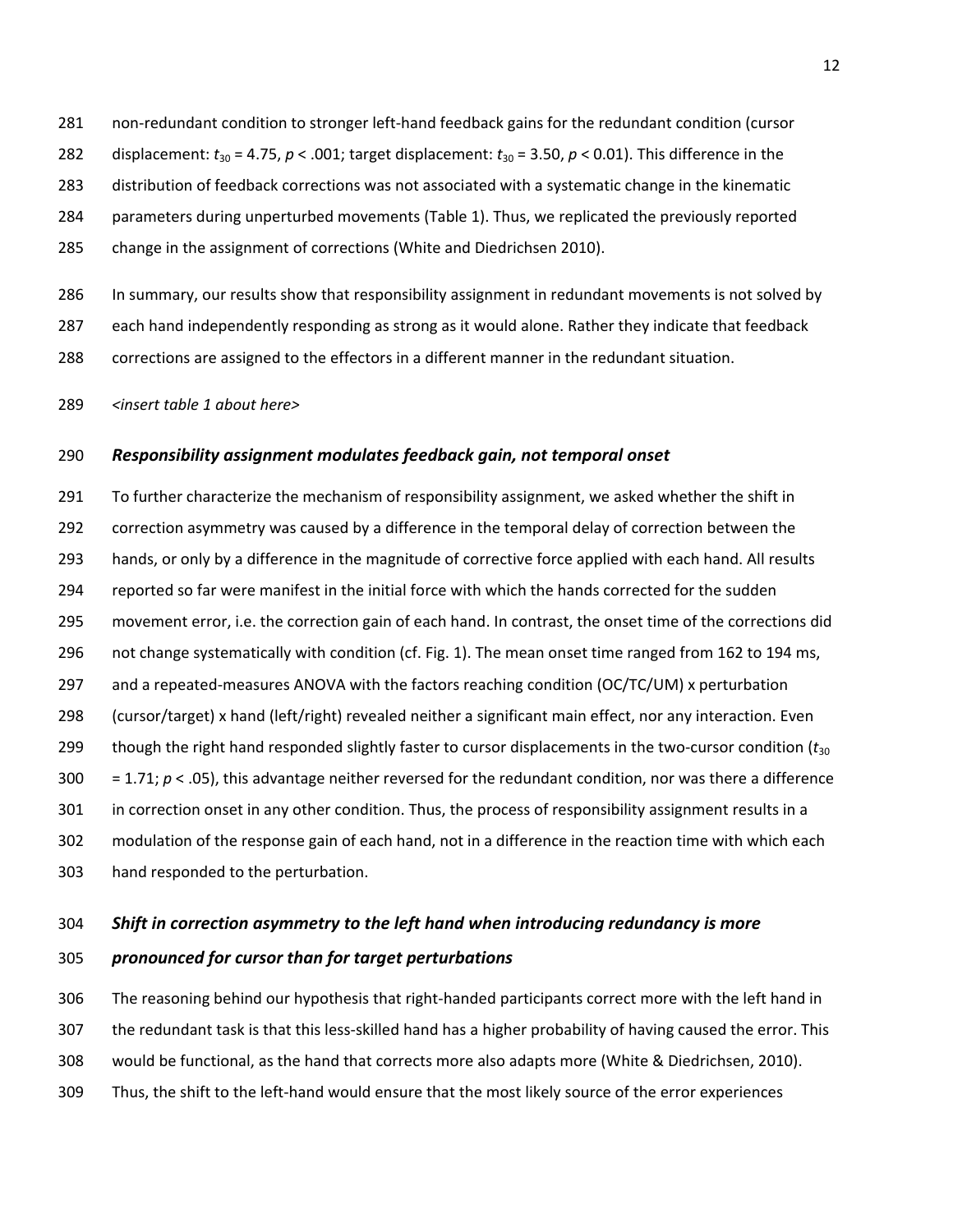310 stronger adaptation. A prediction following from this hypothesis is that the shift towards the left hand 311 should be stronger for perturbations requiring adaptation of future movements (an error in the internal 312 representation of the motor system, thus most likely a systematic error) compared to perturbations not 313 leading to visuomotor adaptation (a change in the environment, thus most likely a random error).

314 To test this prediction, we first had to establish that there is indeed more adaptation for cursor 315 displacements than for target displacements. While it is well established that the *gradual* visual rotation 316 of the cursor leads to adaptation of the next movement (Diedrichsen et al. 2005), this has not been 317 shown for *sudden* cursor displacements as employed here. We therefore assessed the trial-by-trial 318 adaptation rates for both cursor and target displacements. For this analysis, we only used trials in which 319 a free-reaching trial with a perturbation was followed by another free-reaching trial. The initial 320 deviations from a straight path to the target in the follow-up trials (measured 200ms in the movement) 321 relative to the prior perturbations yielded the adaptation rates. A repeated-measures ANOVA confirmed 322 that cursor displacements caused higher adaptation rates than target displacements (*F*1,16 = 9.84, *p* < .01; 323 cursor: 0.13±0.23; target: 0.03±0.23).

324 Based on these results, our hypothesis would now predict that the asymmetry shifts more towards the 325 non-dominant left hand for on-line corrections to cursor displacements (internal error) than to target 326 displacements (external error). Indeed, the pattern of results (Fig 2) confirms this prediction: The on-line 327 correction asymmetry was biased more toward the left hand for cursor than for target displacements 328 (*t*30 = 2.49, *p* < .05). Furthermore, the *shift* in correction asymmetry resulting from introducing 329 redundancy, i.e. the difference between the correction asymmetries in the redundant one-cursor and 330 non-redundant two-cursor condition, was significantly larger for cursor than for target displacements 331  $(t_{30} = 3.18, p < .01)$ .

332 The asymmetry pattern found in the early corrections was sustained until the end of the movements, as 333 visible in the free reaching trials without the force channel. In these trials, the spatial amplitude of the 334 correction at the end of the movement was larger for the right than for the left hand in all non-335 redundant conditions. For corrections to cursor displacements the difference was significant (TC:  $t_{30}$  = 336 2.50, *p* < .01, LH: 13.6±6.0mm, RH: 15.8±5.7mm; UM: *t*18 = 2.10, *p* < .05, LH: 19.0±5.6mm, RH: 337 21.5±5.0mm). However, for corrections to target displacements the difference was weaker (TC:  $t_{30}$  = 338 1.00, *p* > .1, LH: 18.3±6.8mm, RH: 19.1±6.1mm; UM: *t*18 = 0.72, *p* > .2, LH: 20.9±7.8mm, RH:

339 21.7±6.2mm). Moreover, we found a similar effect for the endpoint accuracy for unperturbed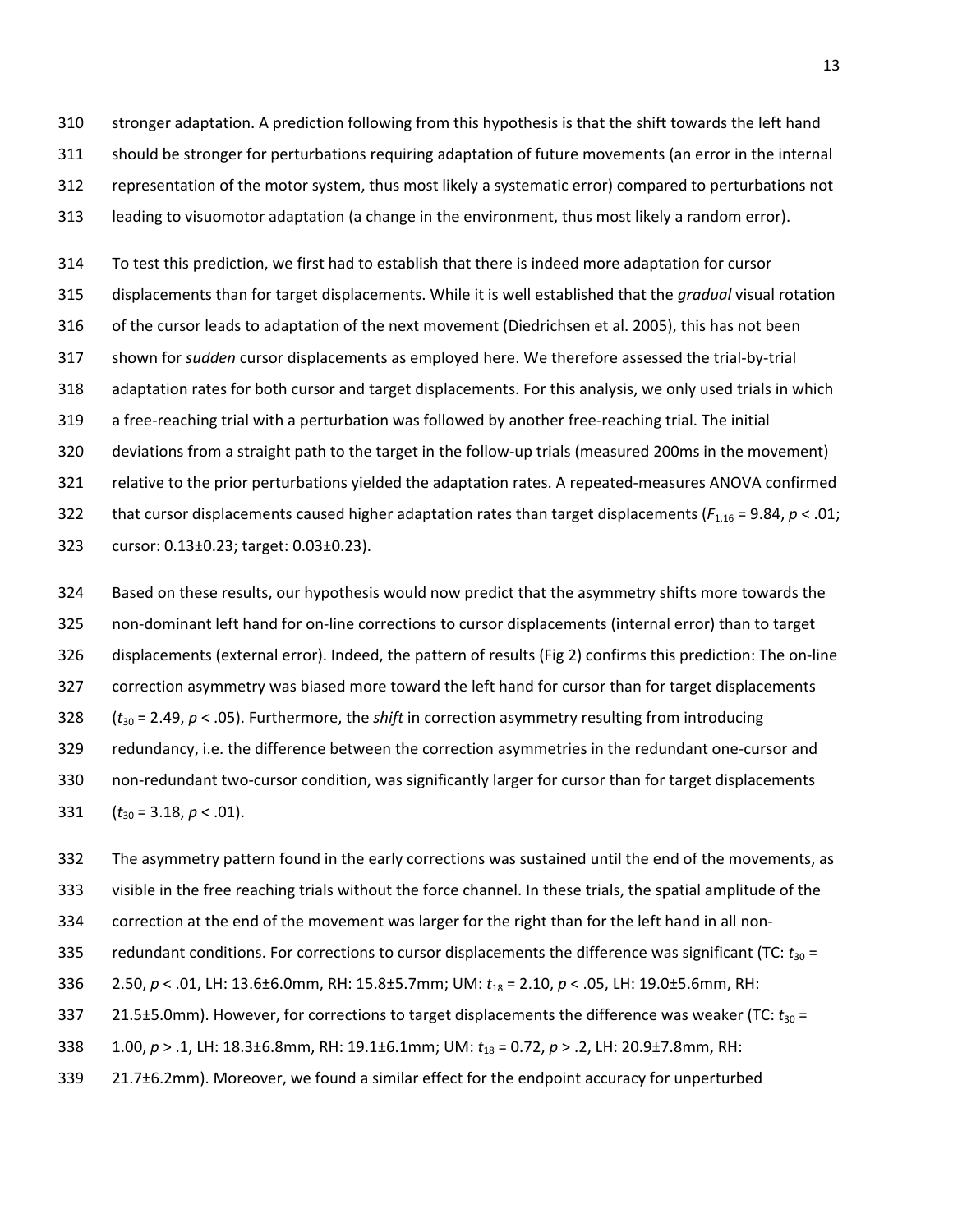- 340 movements (Table 1). The accuracy was significantly better for the right than for the left hand, both for
- 341 bi-manual two-cursor ( $t_{30}$  = 8.17,  $p$  < .001), and for uni-manual movements ( $t_{18}$  = 5.69,  $p$  < .001).
- 342 For the redundant movements, the correction effect reversed: The magnitude of end correction for
- 343 cursor displacements was significantly smaller for the right than for the left hand ( $t_{30}$  = 3.11,  $p < .01$ , LH:
- 344 20.5±10.0mm, RH: 14.4±7.1mm). Again, the difference failed to reach significance for the target
- 345 displacements (*t*30 = 0.72, *p* > .2, LH: 13.8±10.2mm, RH: 12.7±8.1mm). For cursor displacements, the
- 346 difference in the final amplitude between the left and right hand changed significantly from the non-
- 347 redundant to the redundant condition  $(t_{30} = 2.81, p = .01)$ . This shift was not significant for target
- 348 displacements (*t*30 = 1.12, *p* > .2). Finally, the *shift* in correction asymmetry resulting from introducing
- 349 redundancy was significantly larger for cursor than for target displacements  $(t_{30} = 4.53, p < .001)$ .
- 350 Therefore, the pattern of correction amplitudes at movement end closely resembled the pattern found
- 351 in the early corrective movements in the force channels.
- 352 Taken together, our results argue that responsibility assignment shifts the main weight of correction
- 353 towards the left hand for redundant tasks, and that is does so especially for perturbations that lead to
- 354 strong visuo-motor adaptation. In contrast, we found smaller shifts in asymmetry for target
- 355 displacements, for which adaptation rates were much lower.

# 356 *Responsibility assignment for redundant movements modulates, rather than replaces, non-*357 *redundant feedback gains*

358 Finally, we sought to determine how the mechanism of responsibility assignment for redundant 359 movements interacts with the mechanism that determines the gain of feedback responses for non-360 redundant movements. We considered two possibilities: First, it could be that the feedback corrections 361 for non-redundant and redundant movements are determined following two completely different 362 principles. During non-redundant movements, each hand would show a feedback gain that reflects the 363 accuracy of this hand. For example, participants with a large difference in accuracy between hands 364 would exhibit larger feedback gains for the dominant right than the non-dominant left hand as 365 compared to more ambidextrous participants. For redundant movements, those participants would 366 assign responsibility preferentially to the noisier left hand. Following this idea, we would expect that a 367 person who exhibits stronger feedback responses with the right than with the left hand during non-368 redundant tasks, should show a preference for the left hand during redundant tasks.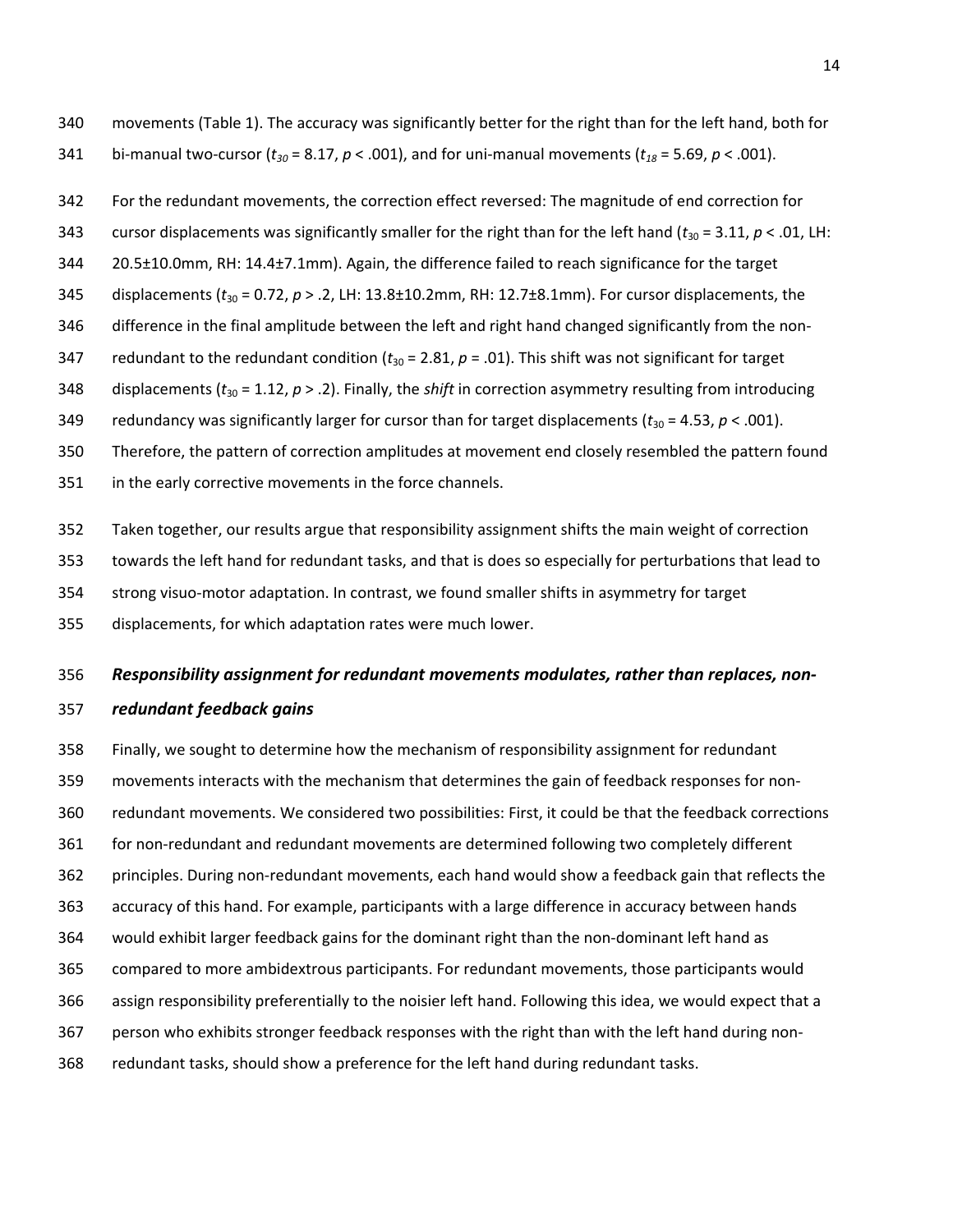369 Alternatively, responsibility assignment may add to the existing gains of the left and right hand by

- 370 biasing the preference towards the non-dominant left hand, but not completely overwriting or reversing
- 371 the existing difference in feedback gains. In this case, we would expect that the correction asymmetries
- 372 for redundant and non-redundant movements correlate positively i.e. a person exhibiting stronger
- 373 feedback responses with the right than with the left hand during non-redundant tasks, would exhibit a
- 374 weaker preference for the left hand during redundant tasks.
- 375 Consistent with the second idea, we found significant positive correlations for both perturbation
- 376 conditions (Fig. 3 middle panel; cursor displacement: *r* = .42, *p* < .05; target displacement: *r* = .48; *p* <
- 377 .01). This means that the existing correction asymmetry is shifted towards the non-dominant hand upon
- 378 introducing redundancy. Thus, there seems to be an individual hand preference for corrections, which is
- 379 biased towards the dominant hand in non-redundant movements, and shifted towards the non-
- 380 dominant hand when redundancy is introduced.
- 381 If there were stable inter-individual differences in how the feedback gains for the two hands are set,
- 382 then participants with a strong asymmetry for cursor displacement should also show a strong
- 383 asymmetry in the same direction for target displacements. Indeed, the correlations in hand asymmetry
- 384 between corrections to cursor and target displacements were strongly positive, both for redundant (*r* =
- 385 .84, *p* < .001) and non-redundant (*r* = .86, *p* < .001) reaching movements (Fig. 3 top and bottom panel). It
- 386 is noteworthy to emphasize that cursor and target displacements were randomly intermixed within each
- 387 block, while the reaching conditions were blocked, which might explain the more robust correlations
- 388 between error types. Overall, these findings show that there is a stable individual trait, which
- 389 determines the relative feedback gains for the left and right hand that applies to all conditions.
- 390 Responsibility assignment then acts on top of the existing preference, depending on specific task
- 391 constraints and requirements by shifting the correction asymmetry towards the non-dominant hand.

392 *<insert figure 3 about here>*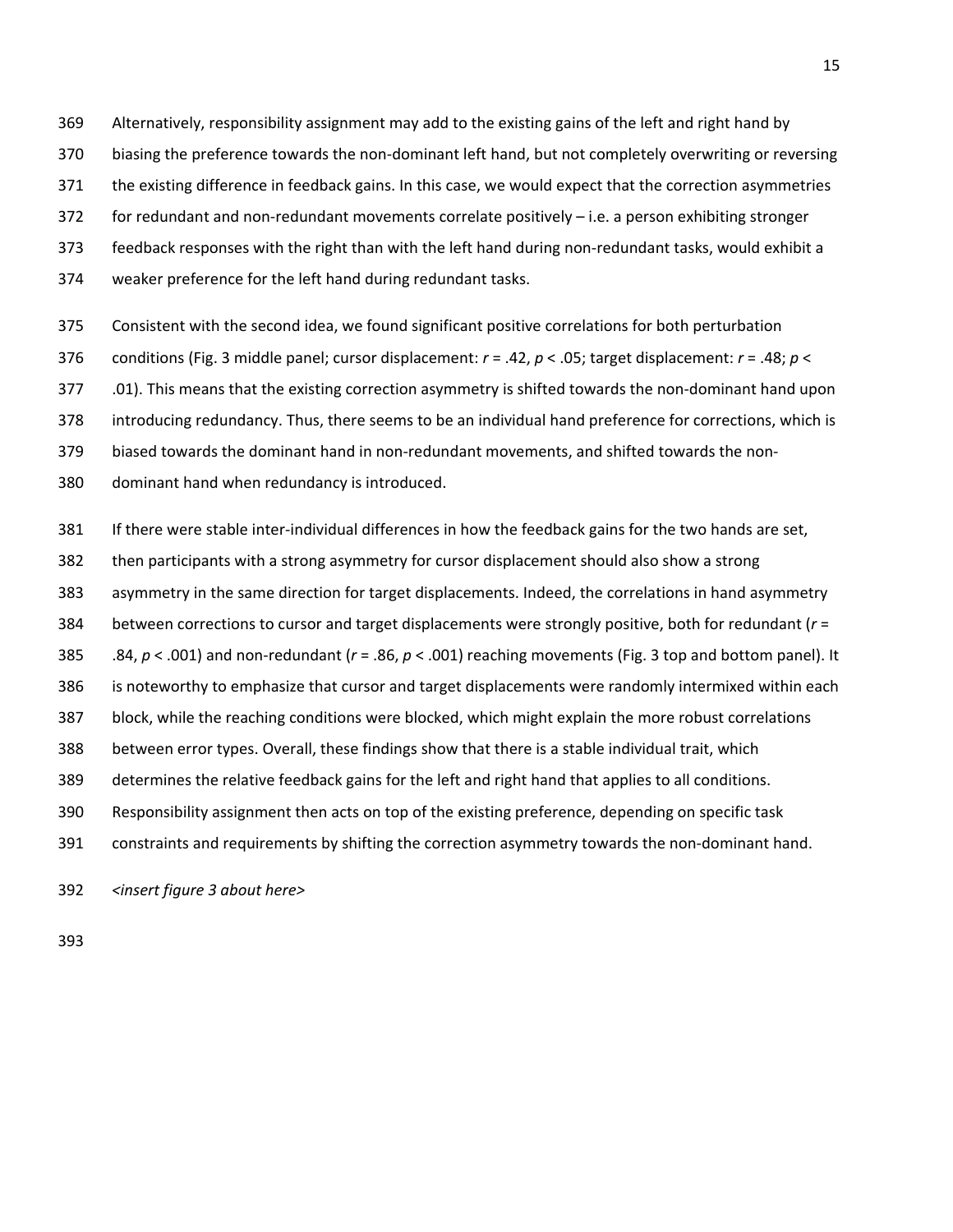## 394 **Discussion**

395 The present study served to further illuminate the mechanisms underlying the assignment of 396 responsibility for movement corrections across different effectors in a redundant reaching task. Our 397 results confirm previous reports that the dominant hand shows stronger feedback corrections than the 398 non-dominant hand (Elliott et al. 1999; Mieschke et al. 2001; Todor and Cisneros 1985), and that this 399 asymmetry reverses for redundant movements (White and Diedrichsen 2010).

400 Furthermore, we demonstrate here that the asymmetry change was not driven by different 401 onset times of the corrections between hands, but explained entirely by the feedback gains of the 402 corrective responses. The previous study (White and Diedrichsen 2010) found changes in both strength 403 and onset time; however, in this study the authors relied on kinematic measures relatively late in the 404 movement. In contrast, our current study was specifically designed to detect the earliest possible 405 responses to visual perturbations using rapid spatial displacements of cursor and target, and force 406 channel trials to measure the reactive responses. This methodology allowed us to reliably disentangle 407 amplitude and onset time of the corrective movements. We clearly showed that the responsibility 408 assignment acted through a modulation of the gain of the response, leaving the onset times unchanged. 409 In that aspect, the assignment process is similar to the up- or down-regulation of the visual reflexes with 410 changes in model uncertainty (Franklin et al. 2012).

411 Based on the finding of White & Diedrichsen (2010) that the correction asymmetry in redundant 412 movements is positively correlated with the subsequently adapted behavior, we hypothesized that the 413 movement error and its correction is assigned preferentially to the more likely source of the error, the 414 less reliable non-dominant hand, in order to adapt specifically this effector. In favor of the hypothesis, 415 we found that the correction asymmetry is indeed more pronounced for internally attributable errors, 416 for which an adaptation would be functional, than for externally attributable errors. Thus, the 417 visuomotor system may strive to optimize not only current, but also future performance by 418 preferentially adapting the presumably mis-calibrated joint. However, we also found a weaker, but still 419 significant shift from stronger right-hand to stronger left-hand corrections for target displacement, for 420 which the motor system shows a much lower adaptation rate (see our results and also Diedrichsen et al. 421 (2005)). This low adaptation rate can be regarded as a sign that the motor system attributes these errors 422 to an outside and unstable source (Berniker and Kording 2008). Given this, it is unclear why it still shifts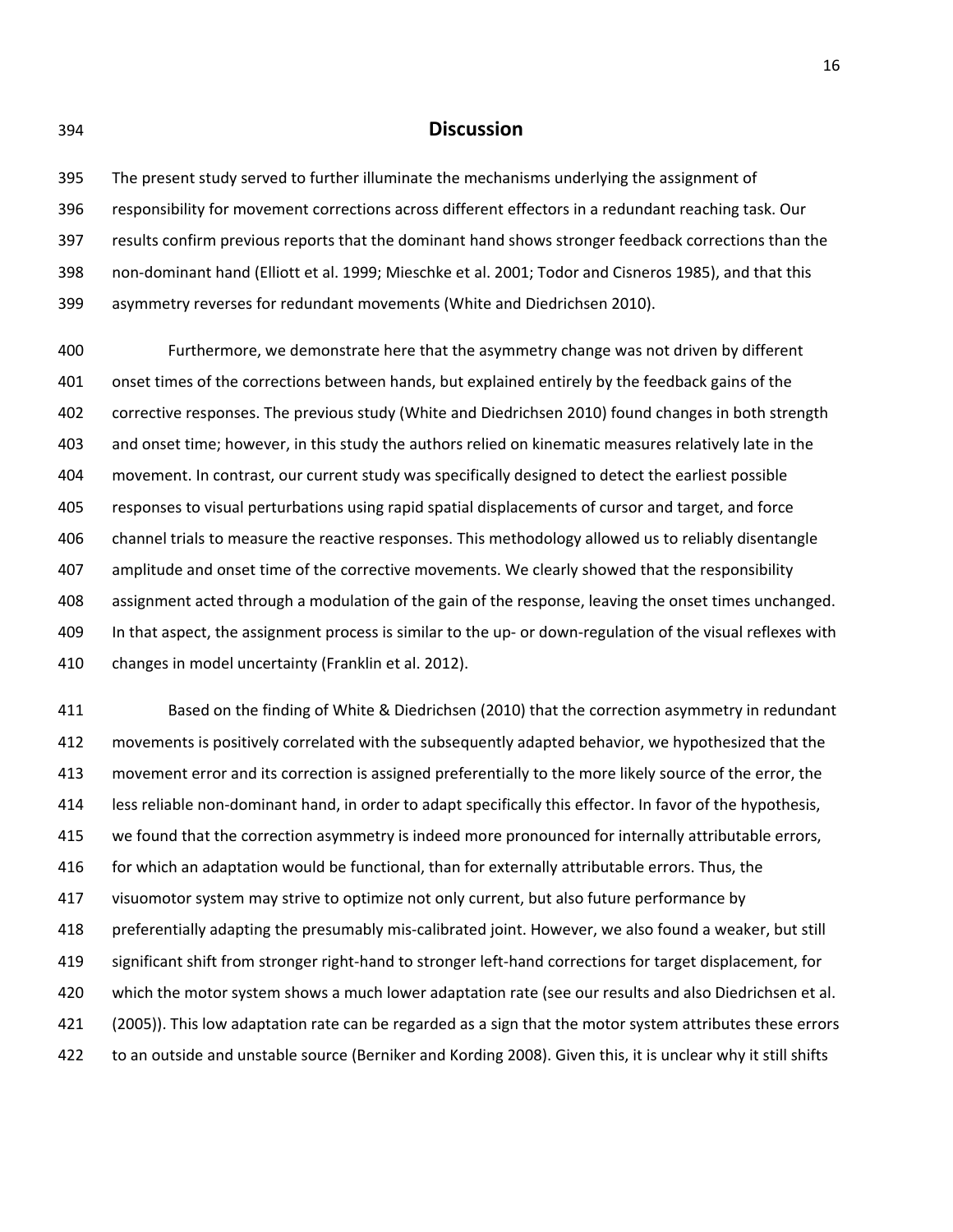423 the main work of the correction to the left hand. These results therefore indicate that our main 424 hypothesis is not the complete story yet.

425 We therefore considered here two alternative explanations for the leftward shift of corrections 426 during target displacements. First, using the left hand more for movement corrections in the redundant 427 task may actually improve the performance on the current movement. This explanation is consistent 428 with the claim that the right hemisphere (and hence the left hand) is specialized for postural tasks and 429 endpoint corrections, whereas the left hemisphere (and therefore he right hand) is specialized for 430 dealing with the arm dynamics and online corrections during the movement (Sainburg and Kalakanis 431 2000; Schaefer et al. 2012). We think that this explanation is unlikely, however. First, in non-redundant 432 movements, the right hand was not only superior to the left hand in terms of the strength of the early 433 corrective response, but also in the final endpoint errors, which were consistently lower for the right 434 than for the left hand, both for perturbed and unperturbed trials. Additionally, the right-to-left shift in 435 the feedback gains from non-redundant to redundant movements was found already in the earliest 436 response, not only in the end of the movements when the left-hand advantage would arise.

437 Alternatively, it is possible that the stronger left-hand corrections in the redundant task serve to 438 optimize future, rather than current performance – even during target displacements. While visuomotor 439 adaptation rates were close to zero for this condition, adaptation is not the only learning mechanism 440 that improves future performance (Huang et al. 2011). The non-dominant hand would profit more from 441 training corrective movements: The performance of the non-dominant hand is worse than the 442 performance of the dominant hand, as evident both in correction strength and end accuracy. Thus, skill-443 learning mechanisms could improve online corrections especially for the non-dominant hand. Whether 444 this or possible alternative explanations can account for the responsibility assignment for error 445 corrections remains a question for future research.

446 Our final result allows some insight into how the process of responsibility assignment interacts 447 with the processes that determine the strength of feedback corrections during non-redundant tasks. 448 First, we found that the right-left preference appears to be a stable intra-personal trait across all tasks 449 and error types. Naturally, the intrinsic properties of each effector remain relatively constant across all 450 conditions. We then found that the balance between the left and right hand corrections for the 451 redundant task was positively correlated with the differences in correction strength in the non-452 redundant bi-manual task. Therefore, the shift towards the non-dominant hands was achieved by 453 adding to existing differences in feedback gains, rather than by setting them using a completely different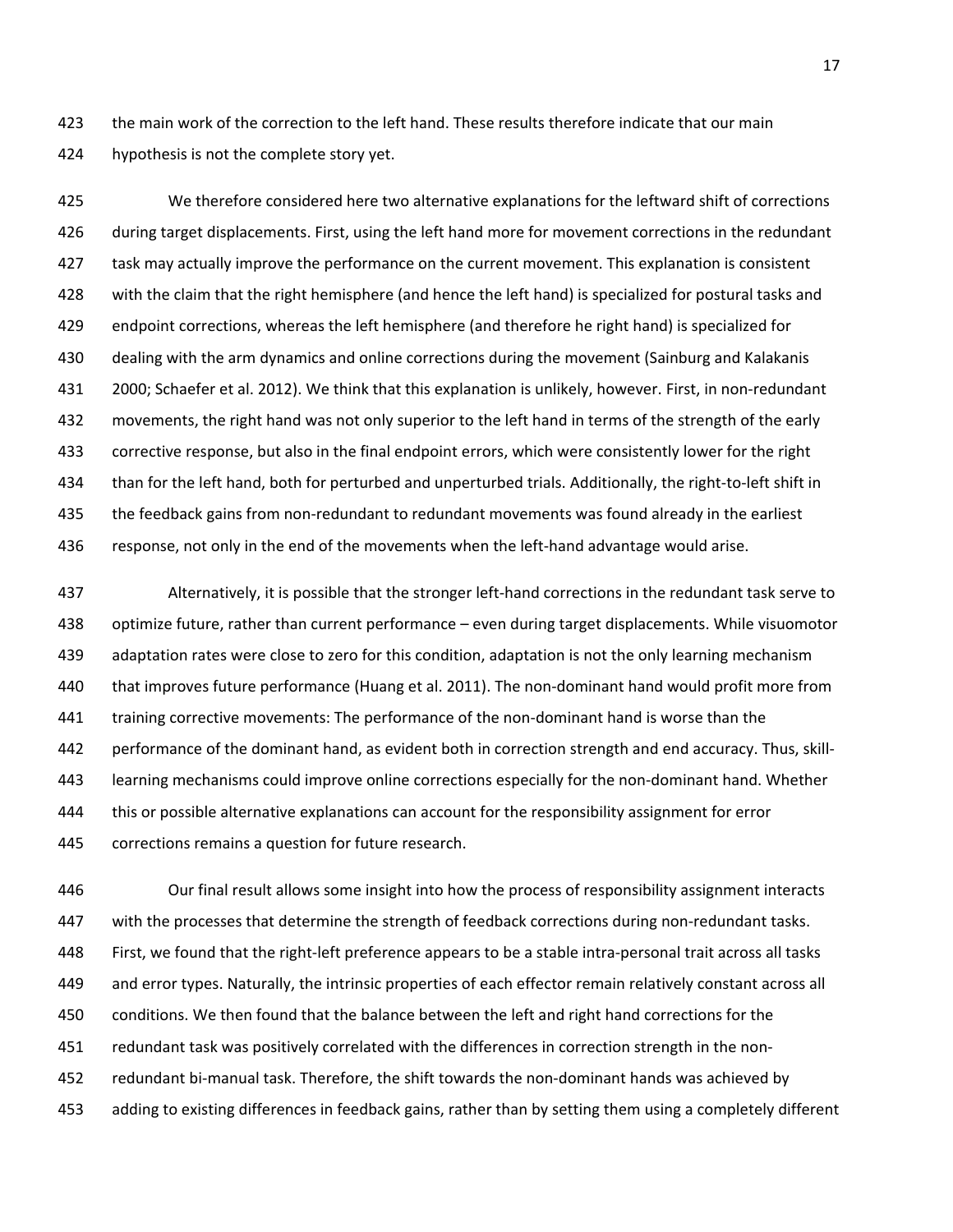454 principle. Thus, the visuomotor system optimizes the movements in a redundant system by modulating 455 the existing feedback mechanisms that normally determine the gain of the response.

456 In summary, our results confirm previous findings that right-handers correct more with their 457 non-dominant left hand in a redundant task, while they otherwise show stronger corrections with the 458 right hand. We further demonstrate that this change is caused by a shift in feedback gains, rather than 459 by a change of the onset times of the corrective responses, and that it acts additively on existing left-460 right preferences. While the ultimate reason for the right-to-left hand shift for redundant movements 461 remains to be further investigated, our results demonstrate that the preference for left-hand 462 corrections in redundant movements is a replicable and stable phenomenon.

## 463 **Acknowledgements**

464 This research was supported by a postdoctoral fellowship of the Deutsche Forschungsgemeinschaft

465 (DFG, RE 3265/1-1) to AR and a grant by the Biotechnology and Biological Science Research Council

466 (BBSRC, BB\_J009458\_1) to JD.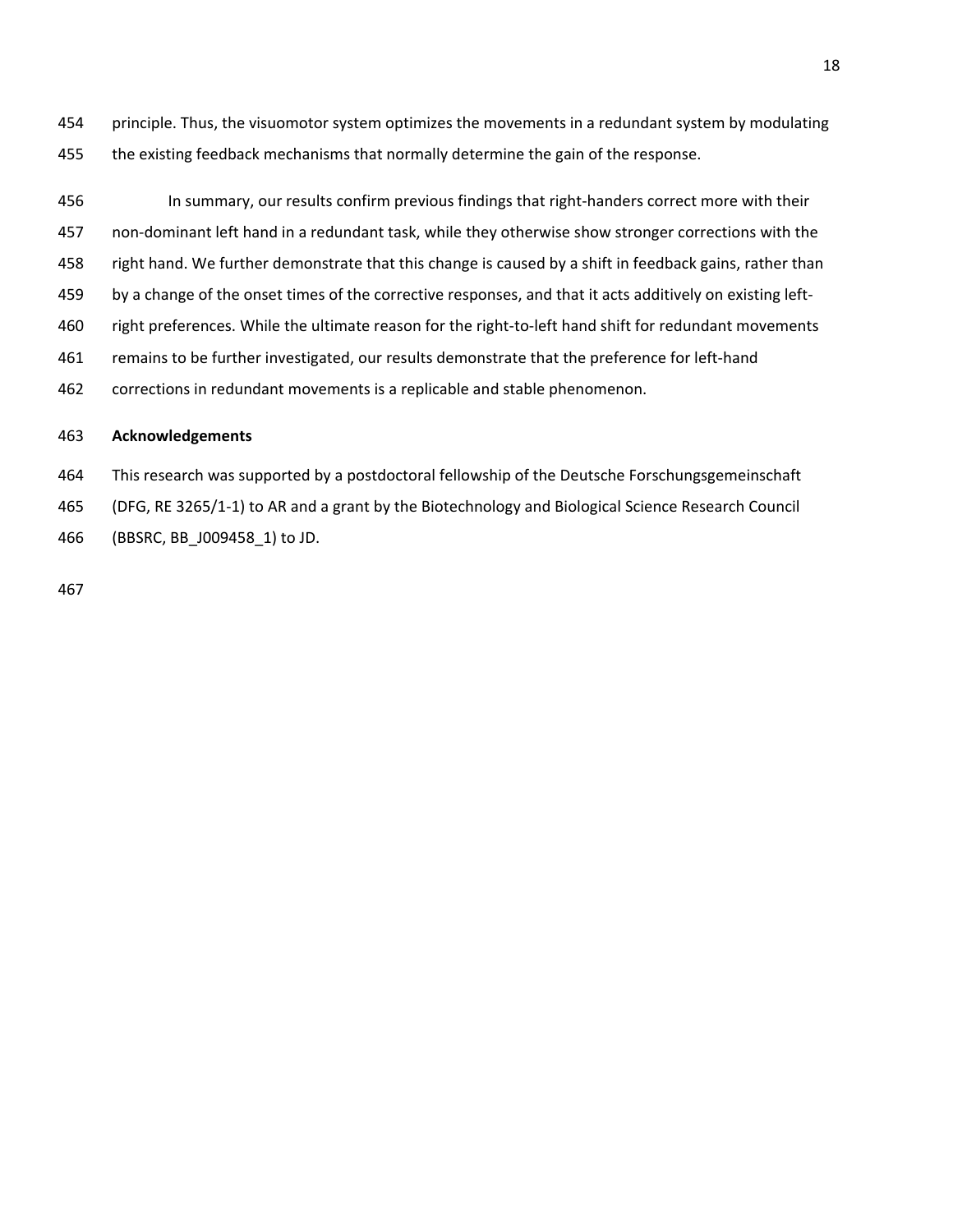| 468        | <b>References</b>                                                                                                                                                                                             |
|------------|---------------------------------------------------------------------------------------------------------------------------------------------------------------------------------------------------------------|
| 469        | Berniker M, and Kording K. Estimating the sources of motor errors for adaptation and generalization.                                                                                                          |
| 470        | Nat Neurosci 11: 1454-1461, 2008.                                                                                                                                                                             |
| 471        | Bernstein NA. The co-ordination and regulation of movements. Pergamon Press (Oxford and New York),                                                                                                            |
| 472        | 1967, p. 196.                                                                                                                                                                                                 |
| 473        | Bhushan N, and Shadmehr R. Computational nature of human adaptive control during learning of                                                                                                                  |
| 474<br>475 | reaching movements in force fields. Biol Cybern 81: 39-60, 1999.<br>Cirstea MC, and Levin MF. Compensatory strategies for reaching in stroke. Brain 123 (Pt 5): 940-953,                                      |
| 476        | 2000.                                                                                                                                                                                                         |
| 477        | Diedrichsen J, Hashambhoy YL, Rane T, and Shadmehr R. Neural correlates of reach errors. J Neurosci                                                                                                           |
| 478        | 25: 9919-9931, 2005.                                                                                                                                                                                          |
| 479<br>480 | Diedrichsen J, Shadmehr R, and Ivry RB. The coordination of movement: optimal feedback control and<br>beyond. Trends Cogn Sci 14: 31-39, 2010.                                                                |
| 481        | Elliott D, Heath M, Binsted G, Ricker KL, Roy EA, and Chua R. Goal-Directed Aiming: Correcting a Force-                                                                                                       |
| 482        | Specification Error With the Right and Left Hands. J Mot Behav 31: 309-324, 1999.                                                                                                                             |
| 483        | Franklin DW, and Wolpert DM. Specificity of reflex adaptation for task-relevant variability. J Neurosci                                                                                                       |
| 484        | 28: 14165-14175, 2008.                                                                                                                                                                                        |
| 485        | Franklin S, Wolpert DM, and Franklin DW. Visuomotor feedback gains upregulate during the learning of                                                                                                          |
| 486        | novel dynamics. J Neurophysiol 108: 467-478, 2012.                                                                                                                                                            |
| 487        | Goble DJ, and Brown SH. Task-dependent asymmetries in the utilization of proprioceptive feedback for                                                                                                          |
| 488        | goal-directed movement. Exp Brain Res 180: 693-704, 2007.                                                                                                                                                     |
| 489        | Goodale MA, Pelisson D, and Prablanc C. Large adjustments in visually guided reaching do not depend                                                                                                           |
| 490        | on vision of the hand or perception of target displacement. Nature 320: 748-750, 1986.                                                                                                                        |
| 491        | Harris CM, and Wolpert DM. Signal-dependent noise determines motor planning. Nature 394: 780-784,                                                                                                             |
| 492        | 1998.                                                                                                                                                                                                         |
| 493        | Huang VS, Haith A, Mazzoni P, and Krakauer JW. Rethinking motor learning and savings in adaptation                                                                                                            |
| 494        | paradigms: model-free memory for successful actions combines with internal models. Neuron 70: 787-                                                                                                            |
| 495        | 801, 2011.                                                                                                                                                                                                    |
| 496<br>497 | Kurtzer IL, Pruszynski JA, and Scott SH. Long-latency reflexes of the human arm reflect an internal<br>model of limb dynamics. Curr Biol 18: 449-453, 2008.                                                   |
| 498        | Mieschke PE, Elliott D, Helsen WF, Carson RG, and Coull JA. Manual asymmetries in the preparation                                                                                                             |
| 499        | and control of goal-directed movements. Brain Cogn 45: 129-140, 2001.                                                                                                                                         |
| 500        | O'Sullivan I, Burdet E, and Diedrichsen J. Dissociating variability and effort as determinants of                                                                                                             |
| 501        | coordination. PLoS Comput Biol 5: e1000345, 2009.                                                                                                                                                             |
| 502        | Prablanc C, and Martin O. Automatic control during hand reaching at undetected two-dimensional                                                                                                                |
| 503        | target displacements. J Neurophysiol 67: 455-469, 1992.                                                                                                                                                       |
| 504        | Sainburg RL. Evidence for a dynamic-dominance hypothesis of handedness. Exp Brain Res 142: 241-258,                                                                                                           |
| 505        | 2002.                                                                                                                                                                                                         |
| 506        | Sainburg RL, and Kalakanis D. Differences in control of limb dynamics during dominant and                                                                                                                     |
| 507        | nondominant arm reaching. J Neurophysiol 83: 2661-2675, 2000.                                                                                                                                                 |
| 508        | Sarlegna F, Blouin J, Bresciani JP, Bourdin C, Vercher JL, and Gauthier GM. Target and hand position                                                                                                          |
| 509        | information in the online control of goal-directed arm movements. Exp Brain Res 151: 524-535, 2003.                                                                                                           |
| 510        | Sarlegna F, Blouin J, Vercher JL, Bresciani JP, Bourdin C, and Gauthier GM. Online control of the                                                                                                             |
| 511        | direction of rapid reaching movements. Exp Brain Res 157: 468-471, 2004.                                                                                                                                      |
| 512<br>513 | Schaefer SY, Mutha PK, Haaland KY, and Sainburg RL. Hemispheric specialization for movement control<br>produces dissociable differences in online corrections after stroke. Cereb Cortex 22: 1407-1419, 2012. |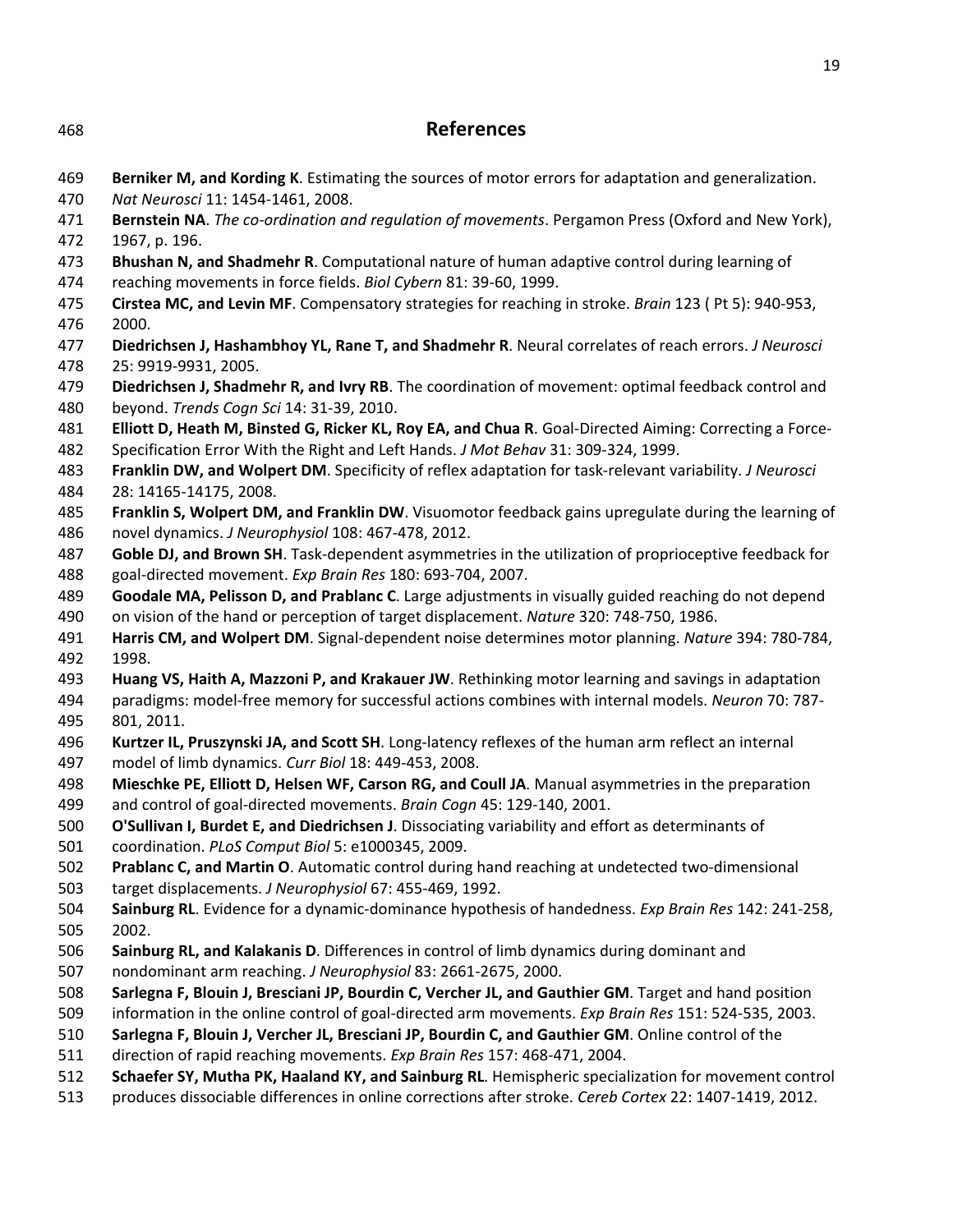- **Smith MA, Ghazizadeh A, and Shadmehr R**. Interacting adaptive processes with different timescales
- 515 underlie short-term motor learning. *PLoS Biol* 4: e179, 2006.
- **Todor JI, and Cisneros J**. Accommodation to increased accuracy demands by the right and left hands. *J*
- *Mot Behav* 17: 355-372, 1985.
- **Todorov E**. Stochastic optimal control and estimation methods adapted to the noise characteristics of 519 the sensorimotor system. *Neural Comput* 17: 1084-1108, 2005.
- **Todorov E, and Jordan MI**. Optimal feedback control as a theory of motor coordination. *Nat Neurosci* 5:
- 521 1226-1235, 2002.
- **White O, and Diedrichsen J**. Responsibility Assignment in Redundant Systems. *Curr Biol* 2010.
- **Wilson ET, Wong J, and Gribble PL**. Mapping proprioception across a 2D horizontal workspace. *PLoS*
- *ONE* 5: e11851, 2010.
- 
-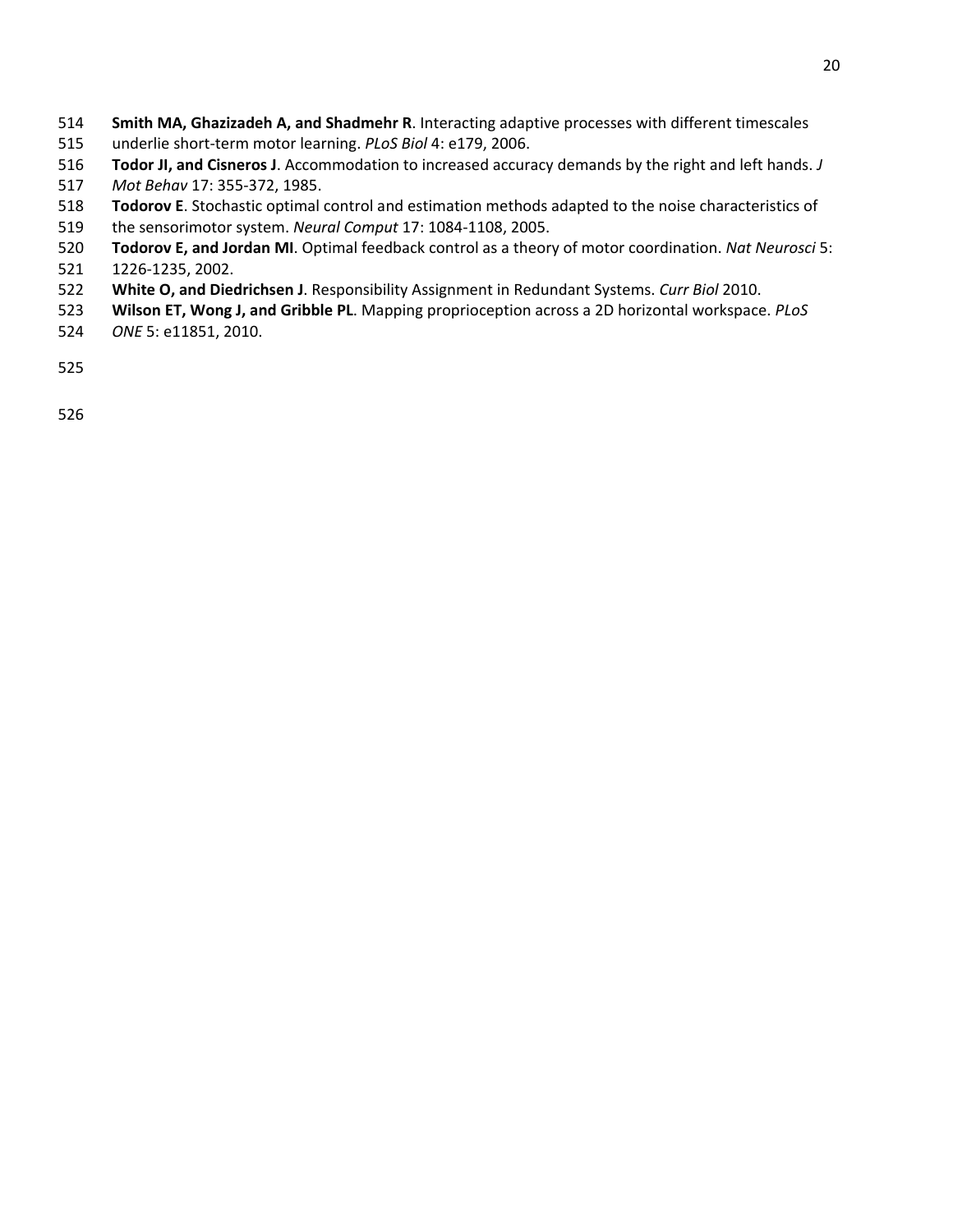|         | ٠ |  |
|---------|---|--|
| I       | ٠ |  |
| ×<br>۰. |   |  |

# **Figure captions**

528

529 *Figure 1* Feedback corrections for the left and the right hand in response to (A) cursor 530 displacements and (B) target displacements in all reaching conditions. The traces depict the difference in 531 force exerted laterally in the channel between left- and rightward displacements of each hand, aligned 532 to the moment of visual perturbation (0ms). Note that the middle panels depict the data pooled over all 533 two-cursor conditions. The dashed lines mark the time period, over which the forces were averaged to 534 obtain the measure *CorrectionStrength* (180-330 ms). Shaded areas denote standard errors across 535 participants.

536

537 *Figure 2* Asymmetry in feedback correction: Differences between hands (left – right hand) for 538 corrective force responses (*CorrectionStrength*) to cursor displacements (A) and target displacements (B) 539 for each reaching condition. Correction asymmetry > 0N represent left hand (LH) dominance, < 0N 540 represent right hand (RH) dominance. Above the boxes: paired t-tests left vs. right hand (one-sided 541 according to the hypotheses). Between the boxes: interaction between hands and reaching condition. \* 542 *p* < .05; \*\* *p* < .01.

543

544 *Figure 3* Across-subject correlations of correction asymmetry between all bi-manual conditions. 545 The distributions of the correction asymmetries for the four conditions (error type x redundancy) are 546 illustrated in the corners with the same conventions as in Fig. 2, while their corresponding correlations 547 are depicted between these distributions.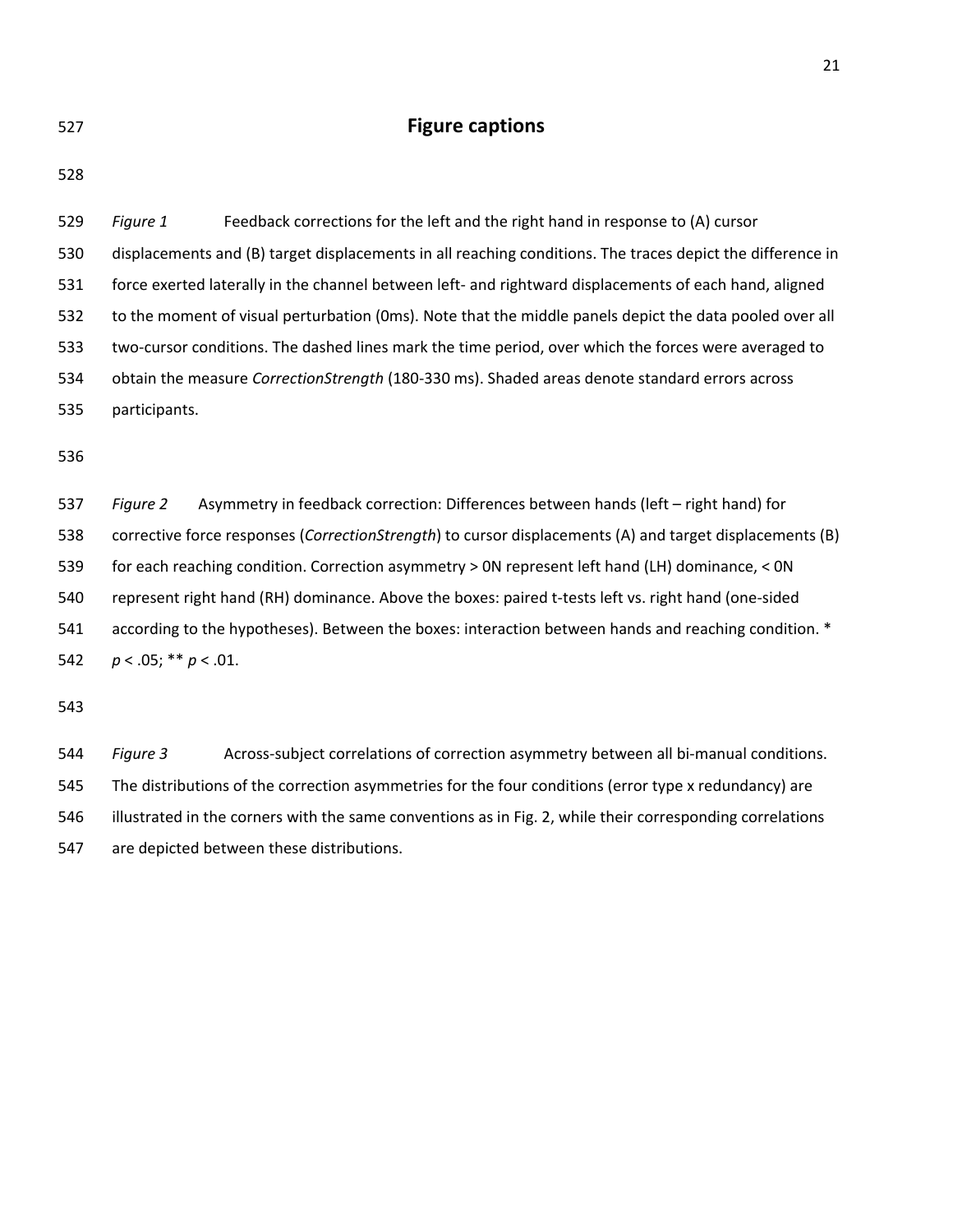

B) target displacements

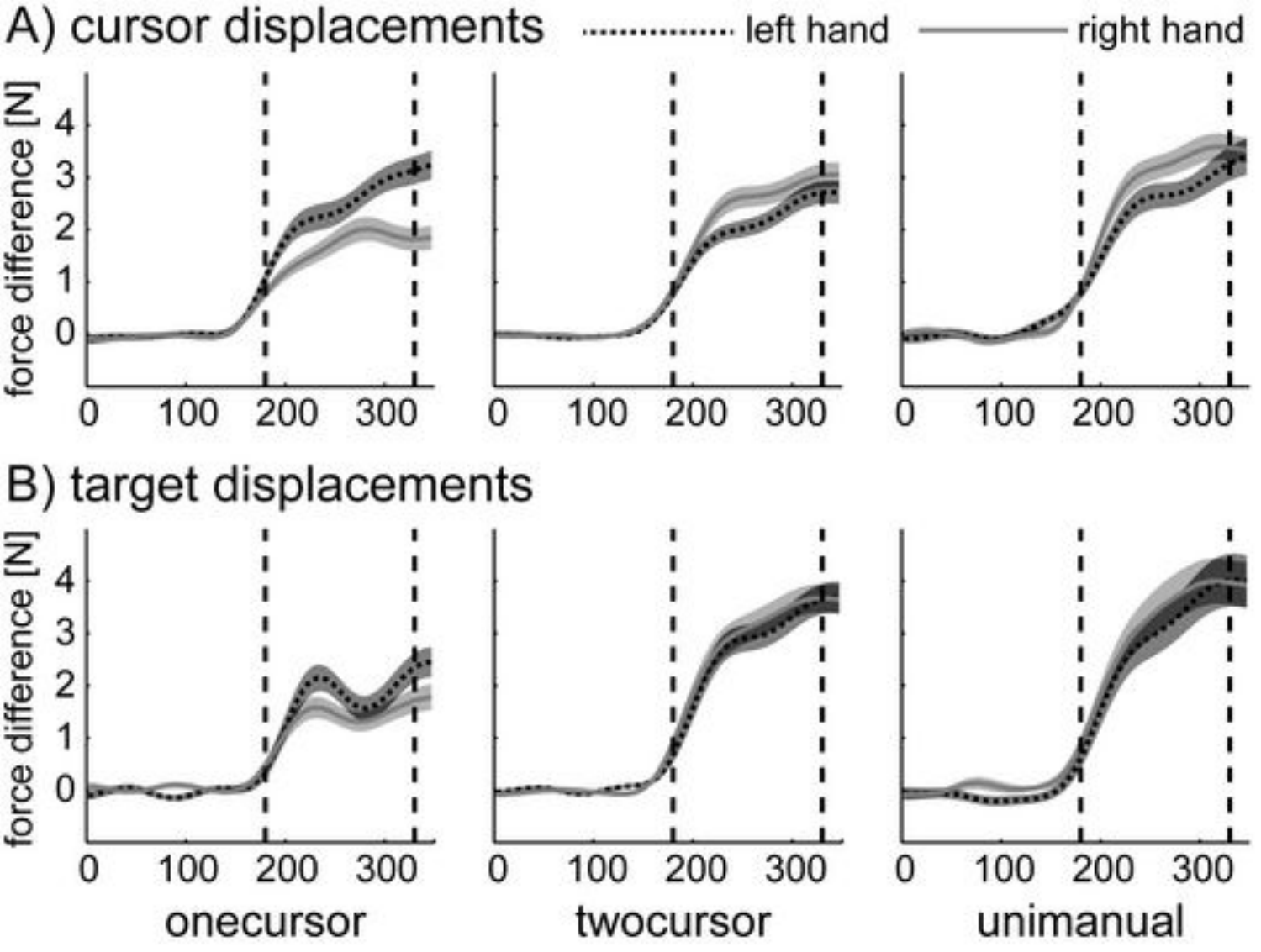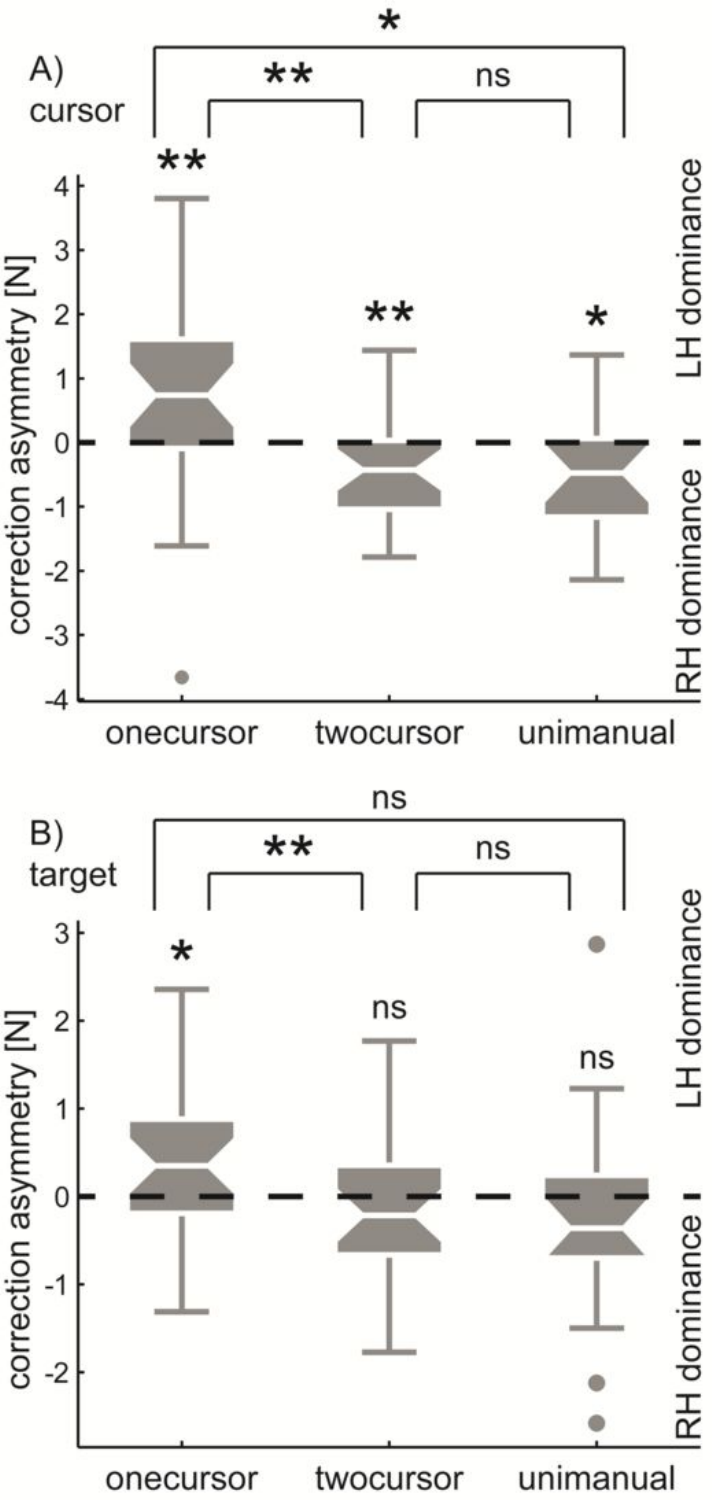# cursor displacement

# target displacement